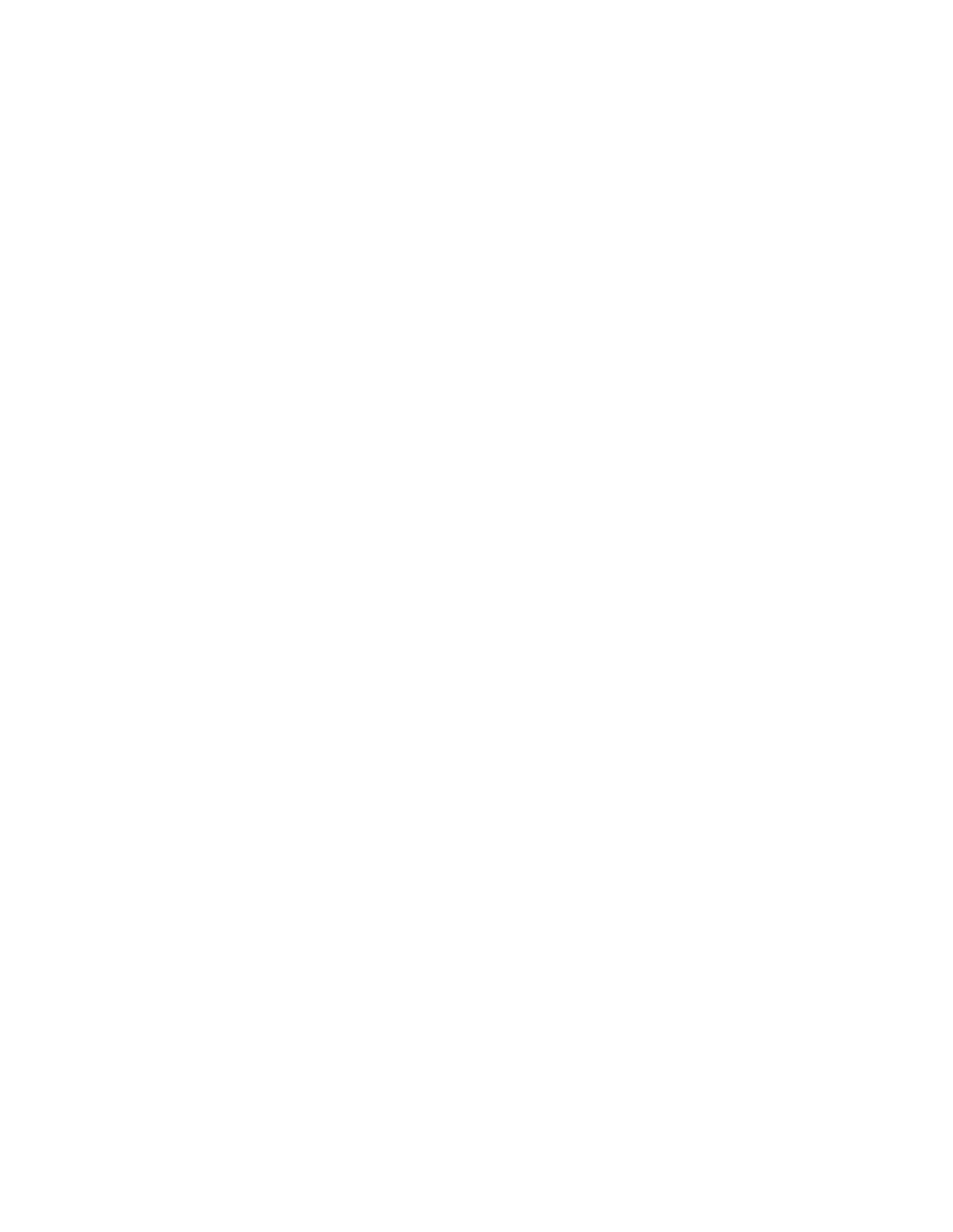# **BC LACROSSE ASSOCIATION**

# **MINOR DIRECTORATE OPERATING POLICY**

| Organizational Chart - Minor Directorate<br>66 |                                              |    |
|------------------------------------------------|----------------------------------------------|----|
| 1.                                             | Structure                                    | 67 |
| 2.                                             | <b>Playing Divisions</b>                     | 69 |
| 3.                                             | Registration                                 | 70 |
| 4.                                             | <b>Playing Rules</b>                         | 71 |
| 5.                                             | <b>Commission Competition</b>                | 74 |
| 6.                                             | Movement - Minor To Senior                   | 75 |
| 7.                                             | Movement - Senior Box to Minor               | 75 |
| 8.                                             | Moves                                        | 76 |
| 9.                                             | Proof Of Age                                 | 78 |
| 10.                                            | <b>Team Size</b>                             | 78 |
| 11.                                            | <b>Team Disbanding</b>                       | 78 |
| 12.                                            | <b>Provincial Championships</b>              | 79 |
| 13.                                            | <b>National Championships</b>                | 82 |
| 14.                                            | Tournaments                                  | 83 |
| 15.                                            | Camps                                        | 84 |
| 16.                                            | <b>Skills Development Sessions/Jamborees</b> | 84 |
| 17.                                            | Commissions                                  | 85 |
| 18.                                            | Suspensions                                  | 85 |
| 19.                                            | Fighting                                     | 86 |
| 20.                                            | Appeals                                      | 87 |
| 21.                                            | Protests                                     | 87 |
| 22.                                            | Conduct                                      | 87 |
| 23.                                            | <b>Summer Games</b>                          | 88 |
| 24.                                            | <b>Time Line</b>                             | 90 |
| 25.                                            | Amendments                                   | 90 |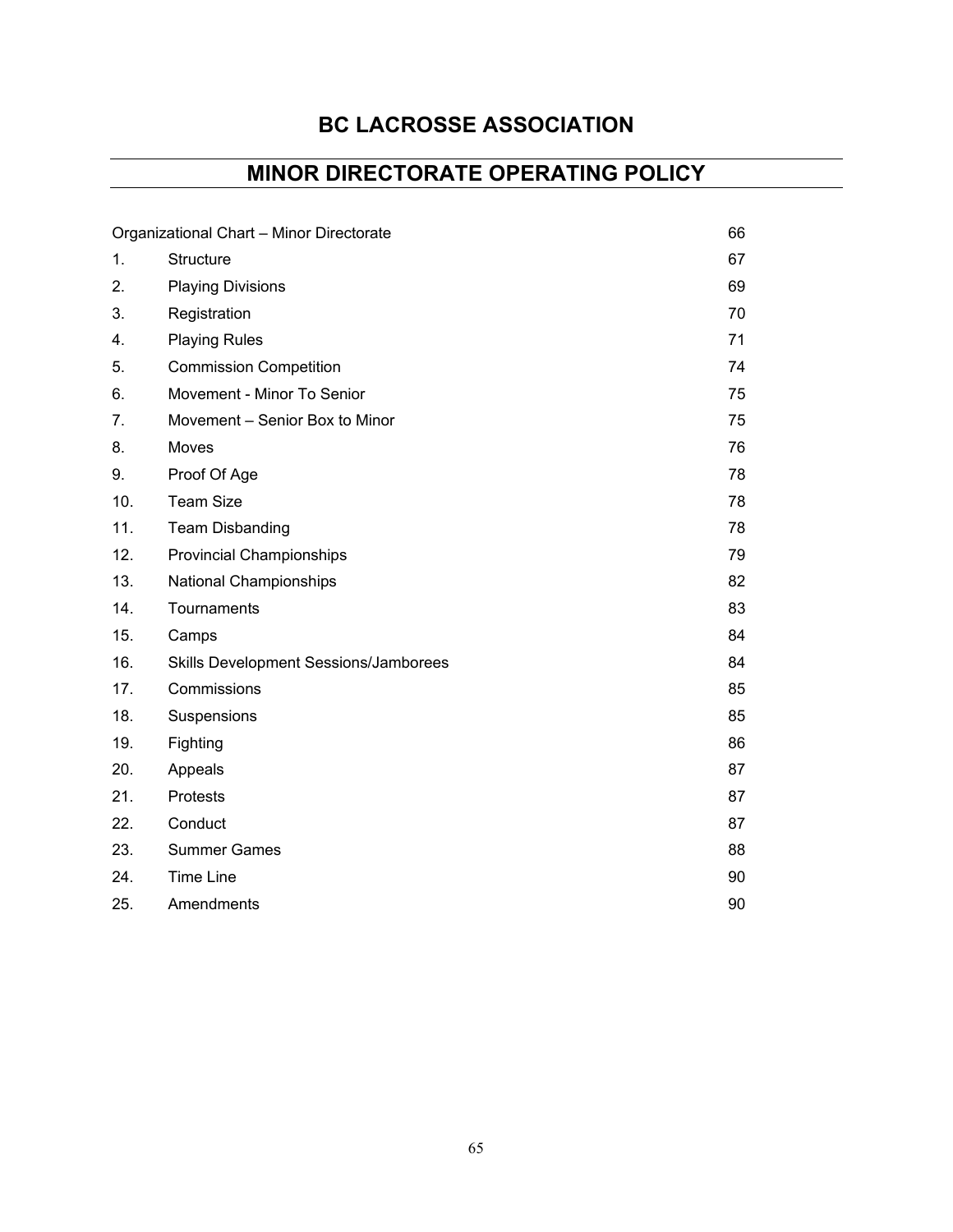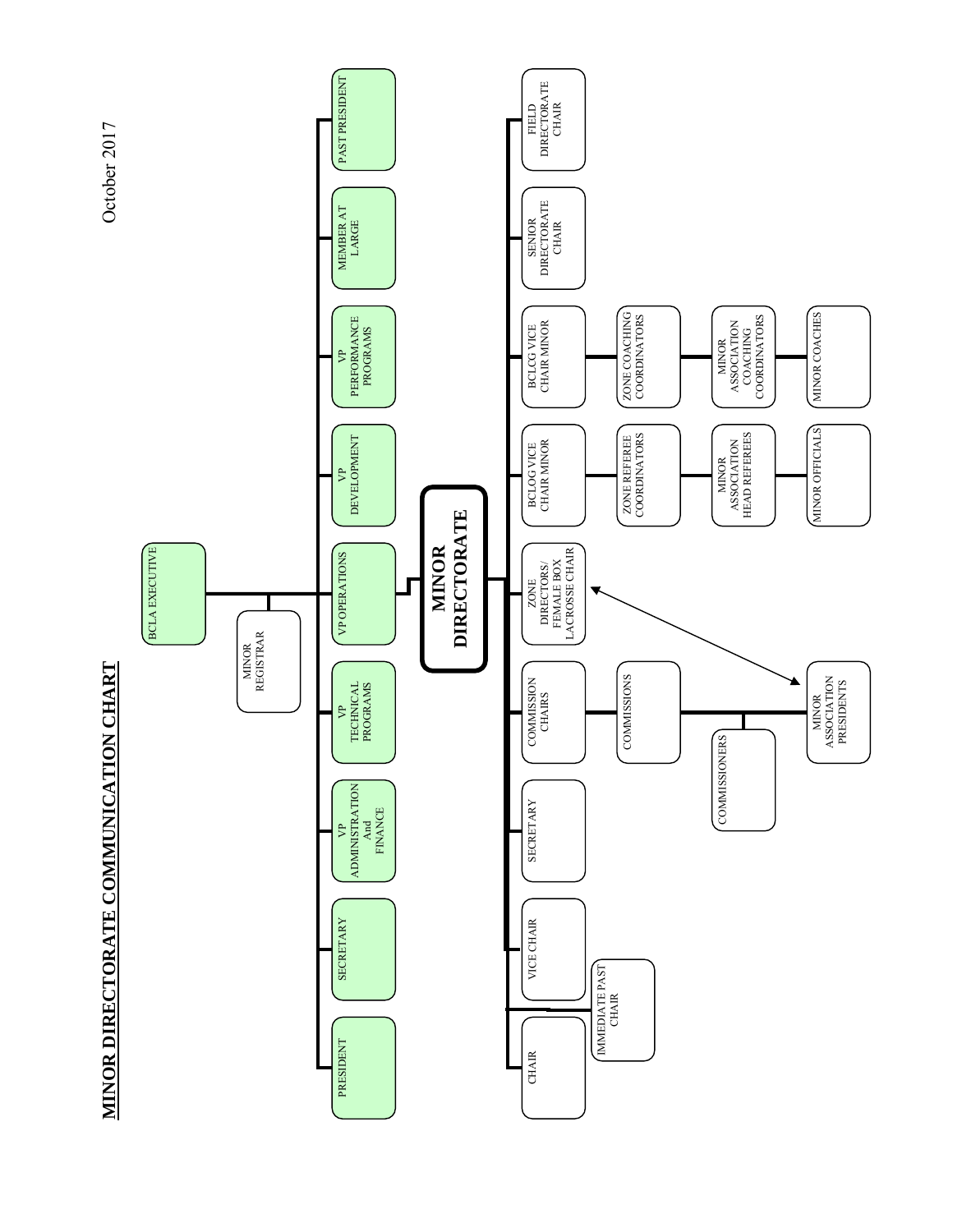# **MINOR DIRECTORATE REGULATIONS**

# **REGULATION 1: STRUCTURE**

#### **1.01 ROLES AND RESPONSIBILITIES**

#### **The Minor Directorate**

- (a) Governs lacrosse for all Minor players and Female Box up to and including Female Junior players.
- (b) Sets Disciplinary Rules
- (c) Provides a Commissioners' Package
- $\overrightarrow{a}$  Sets Provincial Directive and a format for Minor Provincial tournaments
- (e) Sanctions all Minor tournaments

#### **The Minor Directorate Chair**

- (a) Shall preside at all Minor Directorate meetings
- (b) Shall ensure the affairs of the Directorate are being carried out
- (c) Shall ensure the procedures set out in the By-Laws and Constitution are being followed
- (d) Shall attend the VP Operations meetings
- (e) Is responsible to call meetings of the Directorate (usually every second month)
- (f) Work with all members of the Directorate to ensure the game is of a high calibre and standard
- (g) Is the deciding vote in case of a tie
- (h) Is responsible to all members of the Directorate, not a Commission or an individual
- (i) Shall be elected for a two year term in even years
- (j) In the event of a vacancy on the Minor Directorate Executive, the Chair may appoint a replacement to fill the vacancy until the next Special Session. If more than a year remains in the term, an election shall take place at the next Minor Directorate Special Session to elect a replacement to the end of the position's term.

#### **The Minor Directorate Immediate Past Chair**

- (a) Shall act as a liaison between the previous and current Minor Directorate.
- (b) Will help maintain the continuity and direction of the Minor Directorate from one year to the next, and will act as mentor to the newly elected Minor Directorate Chair and Vice Chair, when necessary.
- (c) This position shall be for a one-year term immediately following the individual's final term as Chair.
- (d) Is a voting member of the Minor Directorate.

# **The Minor Directorate Vice Chair**

- (a) Shall attend all Minor Directorate meetings
- (b) Shall assist the Chair as requested
- (c) Will preside over meetings when the Chair is not available
- (d) Has a close working relationship with all members of the Minor Directorate
- (e) Assists in developing the game of lacrosse
- $(f)$  Is responsible to all members of the Directorate, not a Commission or individual
- (g) Shall be elected for a two year term, in odd years
- (h) Normally acts as Minor Box Provincial Playoff Director

# **The Minor Directorate Secretary**

- (a) Elected for two (2) year term, in even years.
- (b) Responsible to attend and record minutes for all meetings, and for the distribution of said minutes.
- (c) Assist Chair and Vice Chair with duties as required.
- (d) Responsible to collect information from leagues for carry-over suspensions.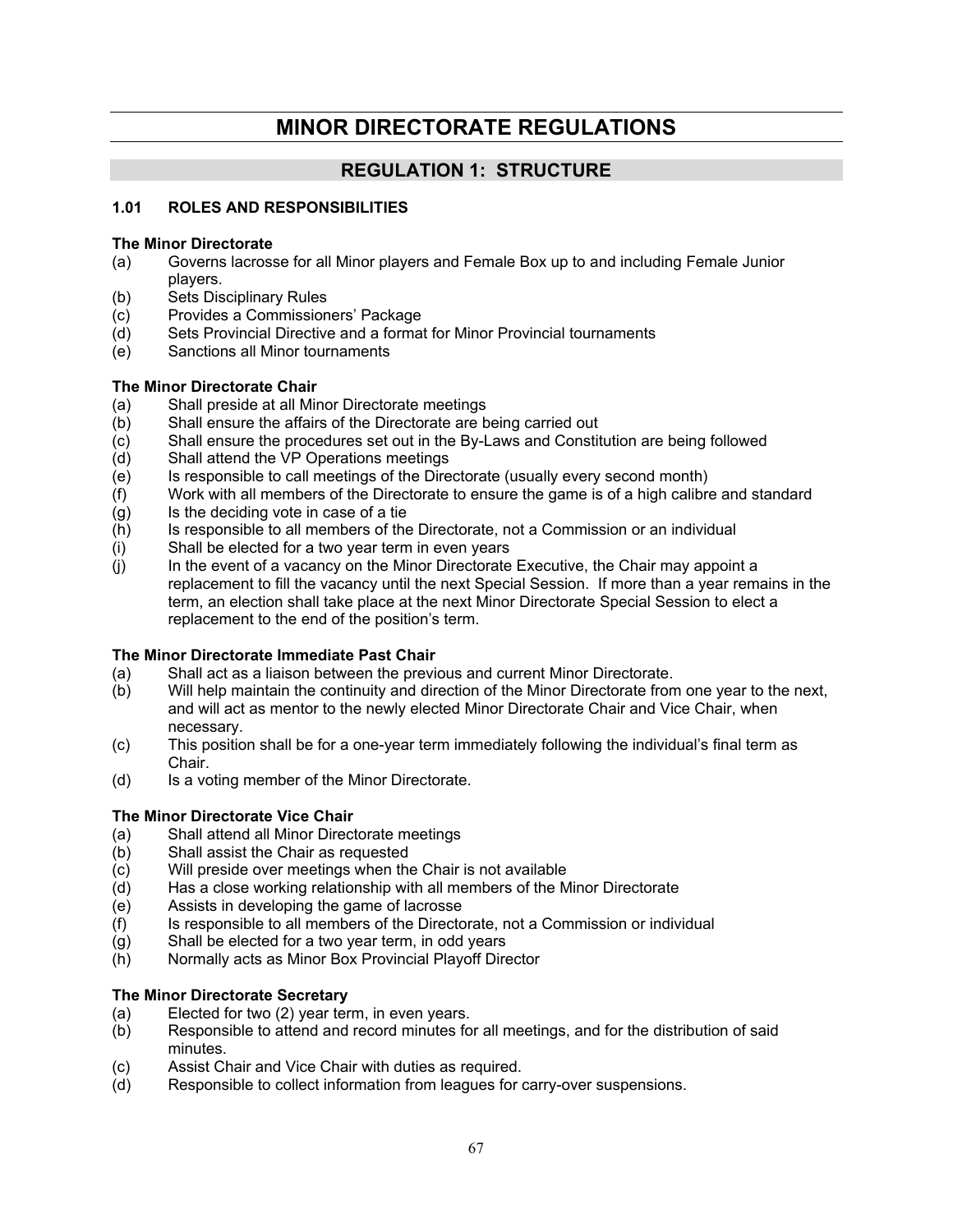### **The Minor Directorate Registrar**

- (a) Shall be responsible for the administration of the BCLA Online Minor Player Database, filing of all player registration forms and team declarations for all Minor divisions.
- (b) Shall check that all forms are completely filled in and signed.
- (c) Shall verify that all players are in the proper Association per boundary rules unless a fully signed transfer is provided.
- (d) Shall maintain a Grandfathered and Transferred list of Players
- (e) Shall work with Minor Association Registrars to deal with any discrepancies.
- (f) Shall provide year-end registration statistics to the BCLA Executive Director, and have them available for the Provincial Playoff Director by the Minor Directorate Declaration Meeting.
- (g) Shall be responsible to the Chair of the Minor Directorate
- (h) Shall attend Minor Directorate Meetings as required.
- (i) Shall be appointed by the Minor Directorate.

#### **Minor Directorate Zone Director**

- (a) Is voted in by the Commission and ratified by the Minor Directorate and the BCLA Executive. Where there is no Commission in place, the Minor Directorate Chair will contact all Association Presidents in a Zone to confirm a Zone Representative is supported by the Local Associations.
- (b) Attends Commission meetings
- (c) Is a voting member of the Minor Directorate and attends their meetings
- (d) Main communication link between Minor Directorate and Commissions
- (e) Maintain good communication between Associations and the Commission
- (f) Monthly contact with Association Presidents in their Zone
- (g) An Ad Hoc member of every Association in their Zone
- (h) Ensure they work for all Associations in their Zone
- (i) Ensure all Associations in their Zone are familiar with the By-Laws and Constitution along with the Operating Policy of the BCLA and the Minor Directorate
- (j) Provide guidance on Constitution and By-Laws and the Operating Policies of the BCLA and Minor Directorate to Associations in their Zone
- (k) Work with Associations in their Zone on the nomination of Zone Lacrosse Player of the Year
- (l) Set up trials for Summer Games and assist in selecting Coaches and players
- (m) Ensures all forms are sent out and returned within the correct time lines to allow teams to quality for Summer Games
- (n) Assists all participants in maintaining a good calibre and standard of the game
- (o) Serve as an agent of the Minor Directorate, and as such, carries out its mandate
- (p) Responsible to liaise with the BCLA Technical Director and the BCLCG Zone Co-ordinator to ensure that all Association Presidents, Coaching Co-ordinators and League Commissioners are advised of the names of all suspended coaches who fail to meet the minimum standards of the Form 100B as of the deadline of May 1.
- (q) Responsible to advise and provide guidance to member associations (and/or individual members of clubs) on how to take part in hearings and appeals.

#### **Female Box Lacrosse Chair**

- (a) Responsible to the Minor Directorate for Female Only Box Lacrosse.
- (b) To oversee all aspects of female box lacrosse in the province of British Columbia
- (c) To work with the various commissions to promote female box lacrosse in their Commission
- (d) To act as commissioner when no commissioner is available at the local commission level
- (e) To be given a vote on the Minor Directorate.
- (f) Shall be elected for a two-year term in odd years.
- (g) To be part of development/promotion.
- (h) Must host a minimum of two meetings annually for the Female Zone Box Lacrosse Co-ordinators.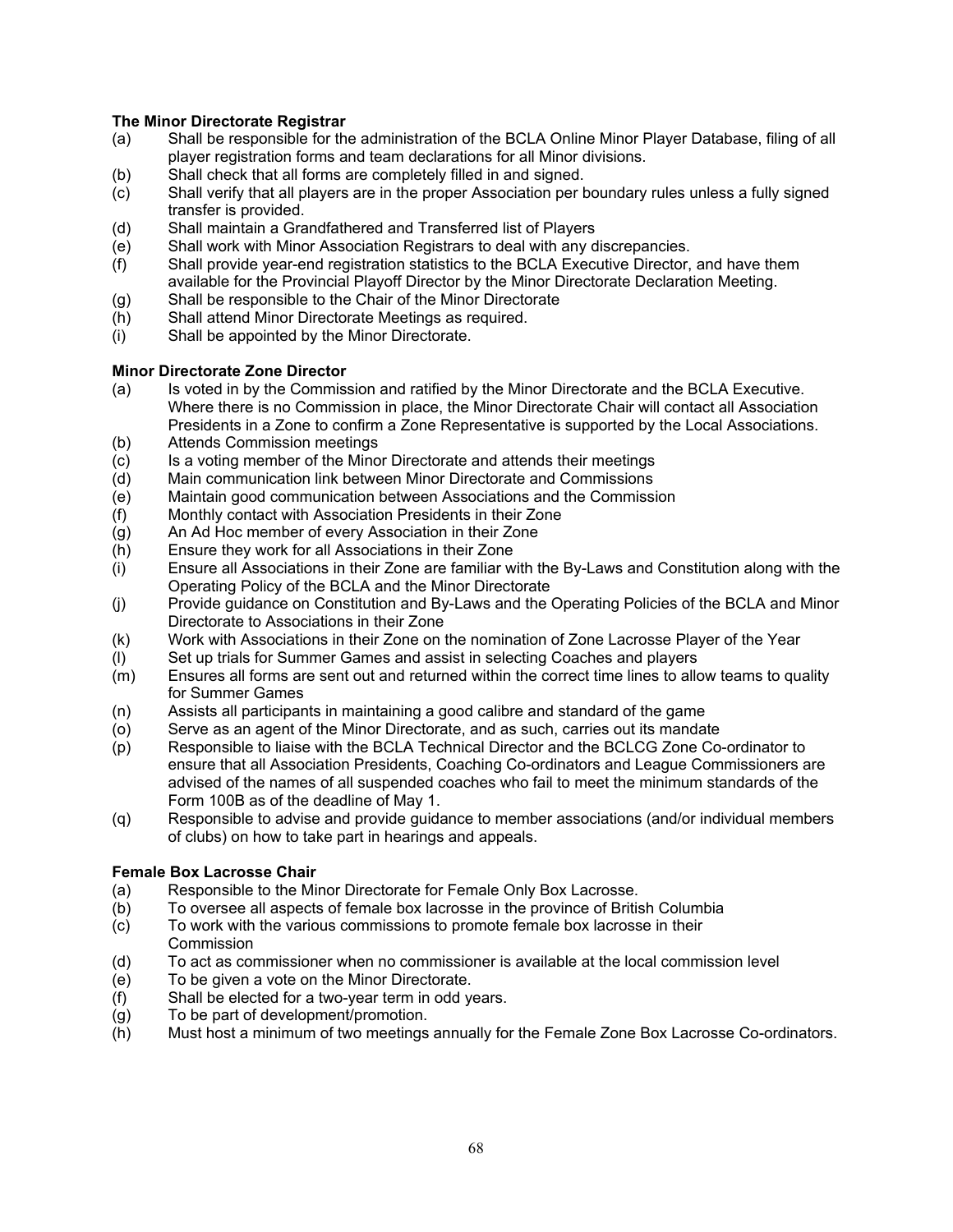#### **Commission Chairs**

- (a) Communication link between the Minor Directorate (through Zone Directors) and their **Associations**
- (b) Ensure good communications with the Executive and their Associations and possibly with players and parents
- (c) Maintain a good working relationship with all Associations within their Commission
- (d) Responsible to Minor Directorate and all Associations within the Commission
- (e) Responsible for schedule and guidelines for league play and Provincial play-offs in their **Commission**
- (f) Select their Commissioners, as per Commission Operating Policy and acts as Head **Commissioner**
- (g) First level of appeal on all matters within their Commission (jurisdiction, players discipline and player movement)
- (h) When player registrations dictate and local associations agree, is able to suggest cross association boundary teams within their league and obtain approval from the Minor Directorate as needed.

#### **League Commissioners**

- (a) Are ratified by the Minor Directorate, with names submitted prior to March 1 of the playing season.
- (b) Rule on disciplinary matters for their league in their Commission, following the Minor Directorate Disciplinary Rules, using the Minor Directorate Suspension Tracking Sheet provided in the Commissioner's Package, submit at the end of the season to the Provincial Director and to the Minor Directorate Secretary for purposes of tracking carryover suspensions into the next box season.
- (c) Ensure all teams are tiered properly. Watch for inequality of teams within their league and the placement and movement of teams, as per Commission Operating Policy.
- (d) Assist in making schedules for their league
- (e) Attend Commission meetings
- (f) Ensure copies of score sheets are given to the Chair of the Commission monthly
- (g) Any communication between League Commissioners and coaches should include Head Coaches.
- (h) League Commissioners report directly to the Commission Chair.
- (i) To work with their Commission and Commission Chair in promoting Box Lacrosse within their Commission.
- (j) Shall receive Team Rosters from Club Registrars by May  $7<sup>th</sup>$  and compare these to Game Sheet Rosters and report exceptions to Club Presidents.

#### **Associations**

- (a) Members of a Commission or Zone
- (b) Responsible for lacrosse in their residential area as defined by their Association boundaries.
- (c) Communication link between the parents, players and bench personnel and their Commission
- (d) Sends a representative to all Commission meetings
- (e) Responsible to update their Commission Chair and Zone Representative with their current Association Constitution/By-Laws and Operating Policy on an annual basis within 45 days of their AGM.

# **REGULATION 2: PLAYING DIVISIONS**

2.01 The ages of players prior to January 1 of each playing year shall be as follows:

#### **Minor Box**

| Midget        | under 16 years                          |
|---------------|-----------------------------------------|
| <b>Bantam</b> | under 14 years                          |
| PeeWee        | under 12 years                          |
| <b>Novice</b> | under 10 years                          |
| Tyke          | under 8 years                           |
| Mini Tyke     | under 6 years, but at least 4 years old |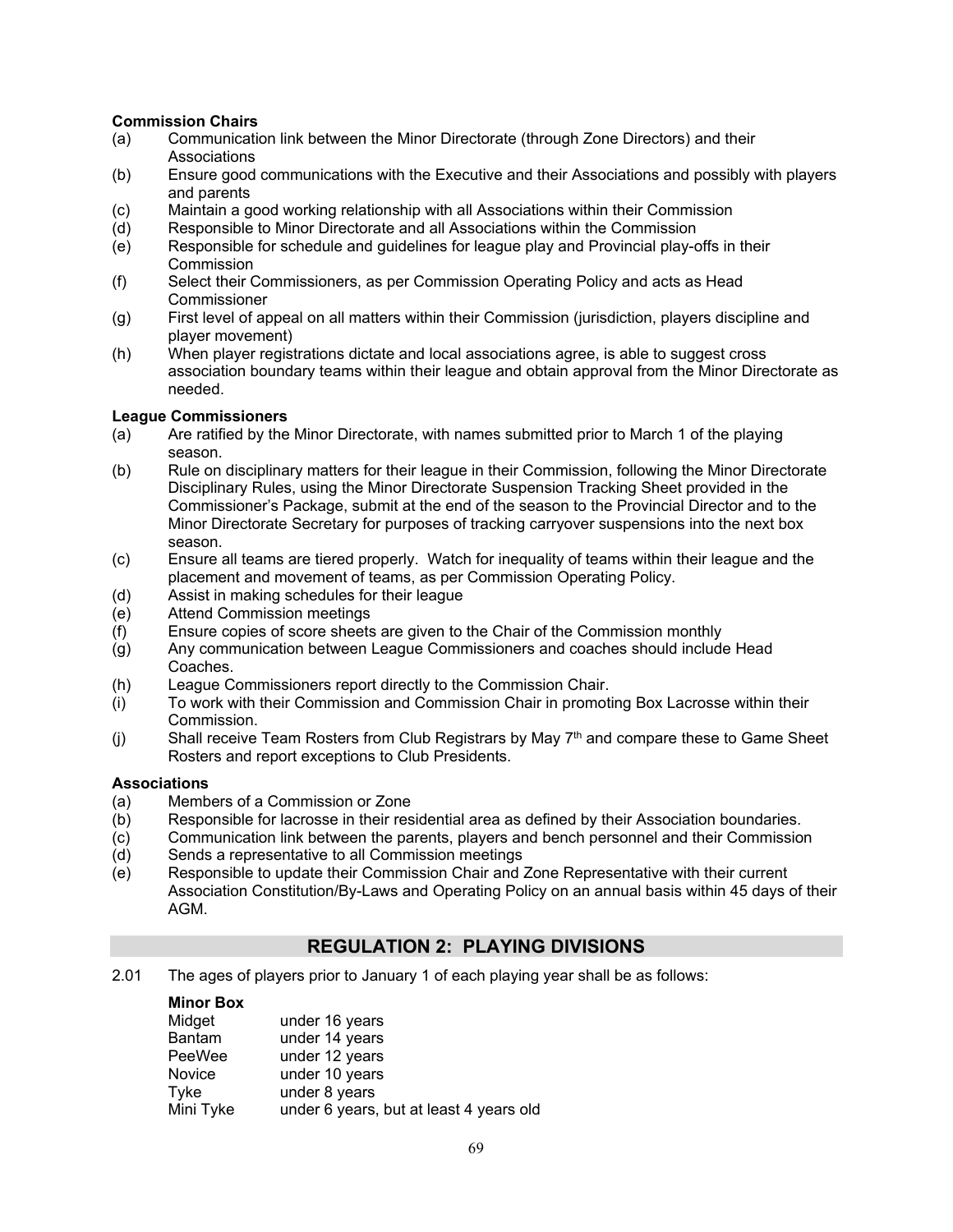#### **Female Box**:

| Junior        | under 21 years                         |
|---------------|----------------------------------------|
| Midget        | under 16 years                         |
| <b>Bantam</b> | under 14 years                         |
| PeeWee        | under 12 years                         |
| <b>Novice</b> | under 10 years                         |
| Tyke          | under 8 years but at least 4 years old |

As per General Operating Policy, Regulation 9, the playing year shall be from January 1 to December 31 in any calendar year.

# **REGULATION 3: REGISTRATION**

- 3.01 The onus of being properly registered is the responsibility of the Associations or teams, and not the BCLA.
- 3.02 On or before January 1 of each year, the BCLA Office Staff shall invoice each association for 50% of the previous year's registration fees, to be paid by March 15.
- 3.03 Each Association is responsible to enter and maintain the Association's players on the BCLA online player database. Associations with less than 75 players are encouraged to use the BCLA On-Line Registration System, and those with 76 or more players are required to use the BCLA On-Line Registration System (whereby parents register on-line with their local Minor Box Lacrosse Association).
- 3.04 Clubs that find it necessary to start a 'waitlist' must notify their Commission Chair when a waitlist has been started. A plan on what will be done with players on the waitlist should be provided (i.e., will require released players or will release excess players for placement elsewhere) and communicated on regularly.
- 3.05 The Club Registrar shall provide Team Rosters for all club teams to League Commissioners by May 15<sup>th</sup>. League Commissioners are responsible to report discrepancies between associationsupplied rosters and team-supplied rosters (game sheet roster) to the Association President as well as their League Chair.
- 3.06 For those Associations who run house league systems and combine teams for provincial play, the Association must submit to the Registrar of the Minor Directorate and the Provincial Playoff Director, the additional Provincial Team lists on the Provincial Verification Roster. Combined Team lists must be e-mailed to the Registrar and the Provincial Playoff Director as well as the BCLA Office prior to May 31 of the playing year. Provincial lists must include the division and level of play (i.e., Provincial Team – Bantam A2). This will ensure the team is registered with the BCLA, but will avoid duplicate billing of players by the BCLA.
- 3.07 Each association will submit to the BCLA Office, prior to May 15 of each playing year, a team list generated from the on-line database for each team in the Association. One hard copy of each manual registration and waiver form is required with the Team List (it is not necessary to print/submit copies of the on-line registrations). The manual player registration form must be signed by the parent/guardian and the Association Registrar. Failure to comply with said dates will result in the offending association to be fined \$250.00, and another \$250.00 for each additional seven-day period that the registration forms are not received. For any subsequent paperwork corrections required by the Minor Directorate Box Lacrosse Registrar, this must be submitted by June 1 of the playing year or the Association's team(s) will be unable to declare for Provincials.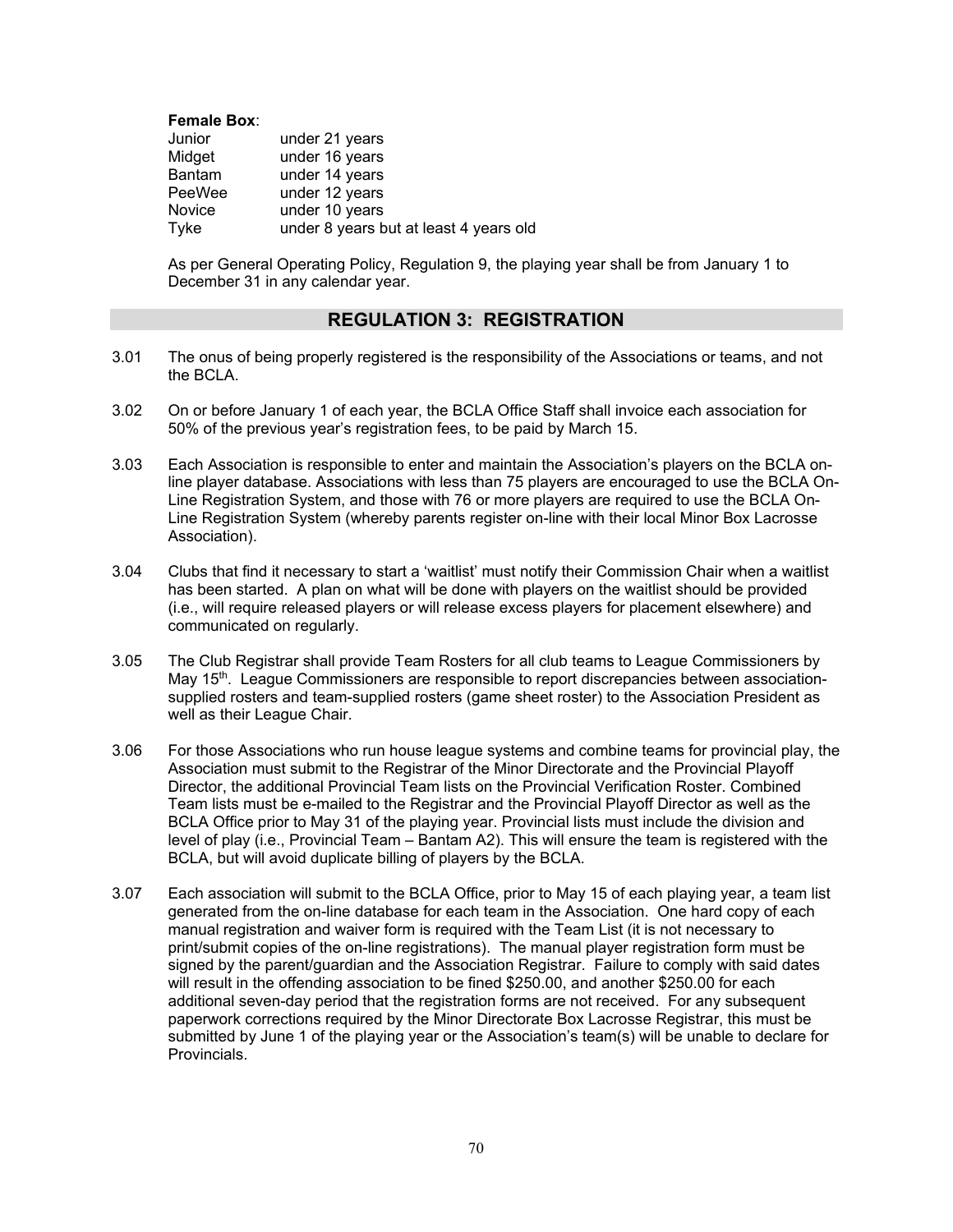- 3.08 No player registrations will be accepted after May 15 without first obtaining the League Commissioner's approval. The League Commissioner will not be able to approve any registrations after June 20.
- 3.09 To register these later players, the association will get approval from the League Commissioner who in turn, will email the Registrar of the Minor Directorate supplying the player's name, address, birthdate and applicable team information. The MD Registrar will add the player's name to the appropriate team list and update the registration database. Within 5 days, the association registrar will provide an electronic copy of the registration form to the BCLA Office followed by the original registration form mailed to the BCLA office.
- 3.10 Associations must provide a list of currently grandfathered players on or before May 15 of each playing year to the Registrar of the Minor Directorate. Failure to do so would make these players ineligible for provincial play.
- 3.11 In recognition of BCLA Operating Policy Regulation 16: Concussion Awareness and Education: (a) Member Associations must develop and have an active policy that establishes a
	- "Concussion Policy". This policy should contain training for coaches and trainers (where applicable), a reporting process and return to play guideline.
	- (b) This policy is mandatory.

# **REGULATION 4: PLAYING RULES**

- 4.01 All games shall be played according to the playing rules set down by the Minor Directorate, and ratified by the Executive, prior to February 1 of the playing year.
- 4.02 The Minor Directorate will instruct member Associations that there is to be strict interpretation of the CLA rules and the Minor Directorate policy as written.
	- (a) Where there are two teams from one Association playing in one league, there is to be no criss-cross of players from one team to another and back after May 7 of the playing year (see Section 4.09). Where it is necessary to have players criss-cross laterally, this shall be limited to a maximum of three (3) players on a game-by-game basis only. Each player is only able to criss-cross over laterally a maximum of two (2) times. A limit of only five (5) player movements can be made prior to rosters being set. In special circumstances and with valid reason, a team may request a further movement only with the permission of the local Commission. Players are to be clearly marked as, for example, "Criss-crossed from Team 1" in game sheet notes. If said infraction occurs after May 7 of the playing year, the player would be eligible for the player's registered team only.
	- (b) In leagues where players register to participate on a "Female Only" Box lacrosse team, said players will not be permitted to also play on 'Minor' (mixed) teams, or vice versa; this includes as 'call-up' players on a game by game basis. A coach playing a player under these conditions will be deemed as playing an ineligible player and may be suspended.
- 4.04 (a) Any player who is playing on a team that the player is not a properly registered member of (i.e., call-up player) must have that player's name appear on the scoresheet prior to the start of the game.
	- (b) Any team found guilty of playing an ineligible player during a regularly scheduled, sanctioned tournament or playoff games shall forfeit all games won during which an ineligible player was a participant. Should this occur in the playoffs, then only the games played in the playoffs will be awarded to the opposing side.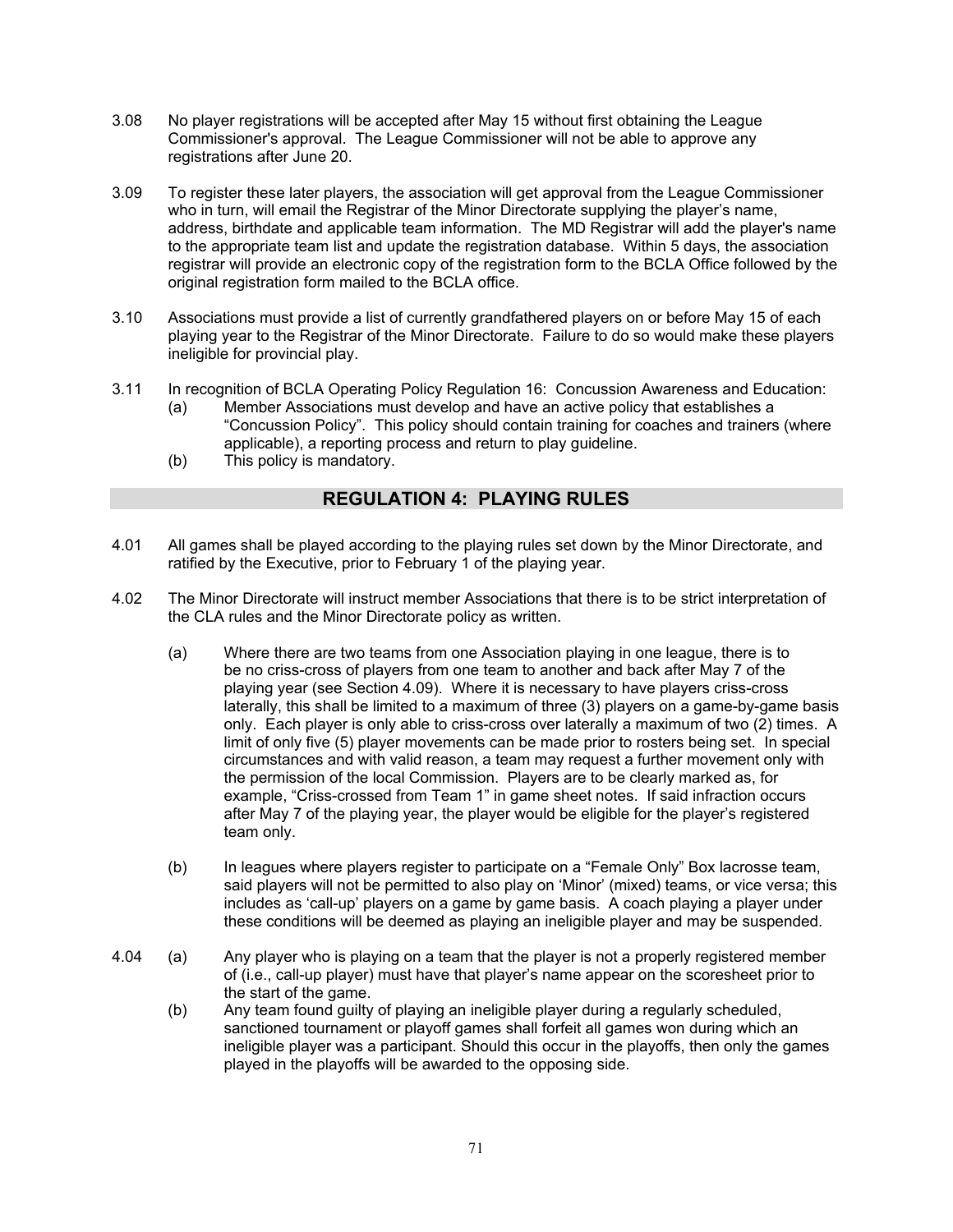4.05 Team standings in scheduled leagues shall be determined as follows:

- A defaulted game is defined as; to fail to take part in a scheduled contest. In the case of a 'defaulted' game, two points shall be awarded to the team that was willing and able to take part in the scheduled contest. Teams that are deemed to lose points under a defaulted game, due to extenuating circumstances, can request a reschedule of the game to their Commissioner and Commission Chair within 24 hours of the original game. A decision on the reschedule, once made, is not appealable. Extenuating circumstances may or may not be defined in commission policy, if defined, such definition will be upheld.

 - A forfeited game is defined as; to fail to complete a scheduled contest once it has officially started, as called by a game official. In the case of a 'forfeited' game, two points shall be awarded to the team that did not forfeit the contest.

- A win shall count for two points
- All draws or tied games, one point to each team
- 4.06 The thirty second clock is to be used in all league and tournament games from Novice age and up, and the operation of same should be completed by a current CLA certified official.

#### 4.07 **Part 1 – Playing Up**

- (a) A player may play up one division or calibre higher than that in which the player is registered on a game by game basis only in the discipline they are registered in (ie, Female Box or Mixed-Minor Box) with the approval of the coach or if unavailable, another team representative as defined by the Form 100, of the team the player is registered with. In the case of players playing up a division, if an "A" player is going to play up to a "B" or "C" team, only a maximum of two (2) players per game playing up to a higher division is allowed.
- (b) A player may play up one division higher than that in which the player would be registered in accordance to 2.01 for the playing year only with the approval of the player's association.
- (c) i) Any player who has played up a total of five or more league games, playoff games, sanctioned tournament games, or combination of, in any division or calibre higher than the one in which the player is registered, must for the remainder of that year play for the higher division or calibre in which the player played the fifth  $(5<sup>th</sup>)$  game.
	- ii) For a goalie who has played a total of seven (7) or more league, playoff or sanctioned tournament game or combination of, in any division or calibre higher than the one in which the goalie is registered, must for the remainder of that year play for a higher division or calibre in which the goalie played the player's seventh  $(7<sup>th</sup>)$  game.

In either situation above, the Home Association will determine which team in that division that the player will play on if there is more than one team in the higher division or if the player has played across multiple levels in a tiered division.

(d) A team may participate in a higher calibre sanctioned tournament without impacting team or player eligibility unless 4.07 (c) applies.

#### **Part II – Playing Down**

- (a) A player may play down one division than their appropriate age group when a player size and/or ability dictate necessary as determined by a coach and approved by an Association President. If approved by the local association, the local Minor Association must approve in writing and forward to their local Commission for approval.
- (b) Players granted an opportunity to play down, will have their players statistics reviewed during the season of play (for penalties, scoring, etc). The MD will communicate the names of players playing down to the League Commissioners, who will need to keep statistics and report to the MD any anomalies seen during review of game sheets, or at a game. Upon review by the Minor Directorate, a previously approved application to play down from Minor to Minor can be reversed at any time during the season of play.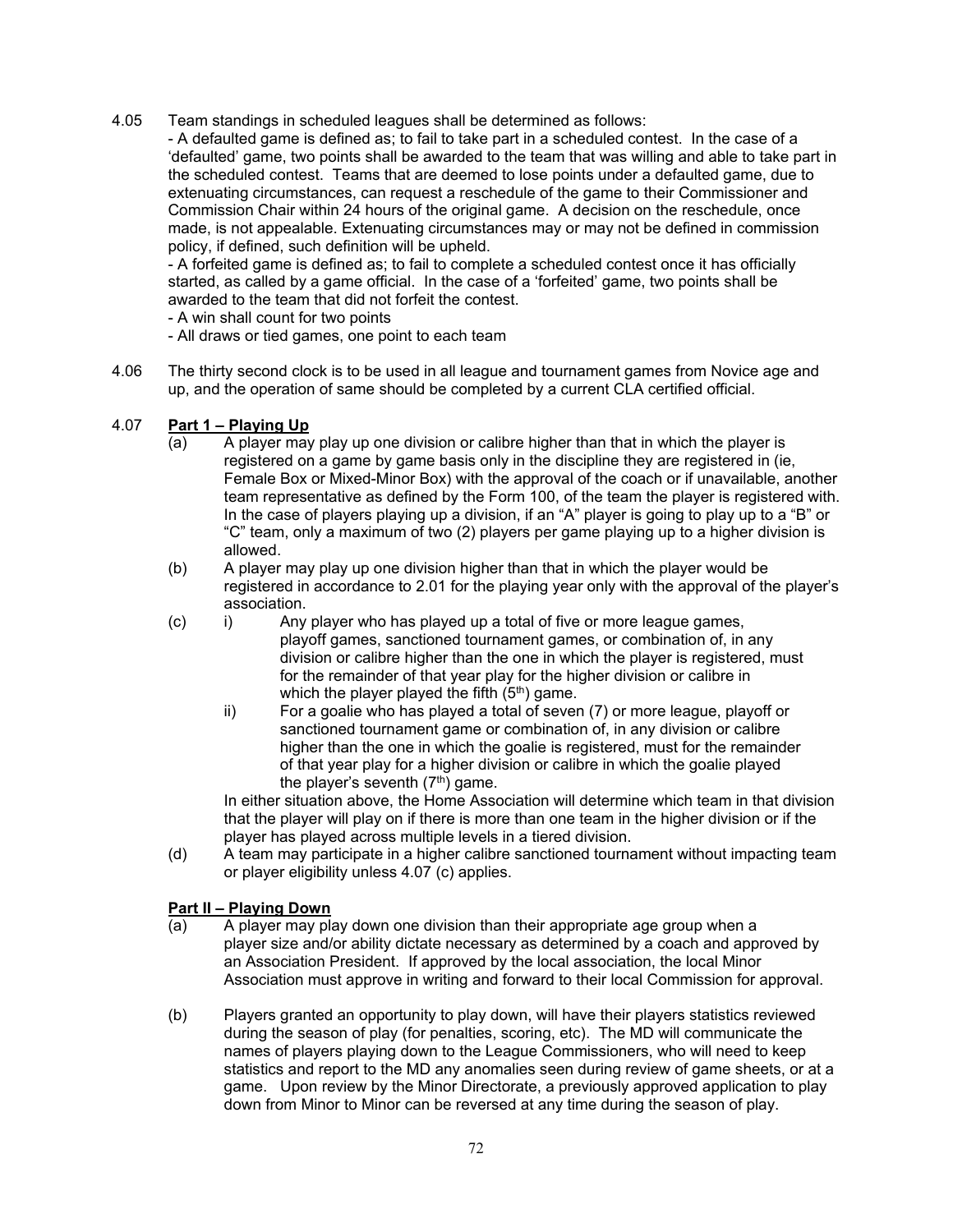An over-age player MAY be eligible for playdowns, playoffs, Zone/Commission Championships or for Provincial Championships play. The MD determination will include at least the following; penalties review, scoring, participation.

- 4.08 (a) With application to the Minor Directorate, no less than 30 days prior to a tournament start date, multi-association "select" teams will be allowed to be formed to play at the "A" level provided that:
	- (i) The tournaments that they attend are "A1" tournaments. In extenuating circumstances, with rationale, a zone may request and must receive authorization from the Minor Directorate to play at the "A2" level.
	- (ii) That each tournament co-ordinator and Commissioner Chairs be notified in writing and confirm by return e-mail that the team is a "select" zone team and, that being informed of this, and confirmed as acceptable by a return e-mail that the team is still welcome at the tournament. The Host Commission Chair will advise the Tournament Commissioner of any "select" teams.
	- (iii) That each association in the commission agrees in writing to let the athletes from their own association who are chosen for the "select" team play out for the tournaments.
	- (b) "Select" zone teams will not be eligible to compete at any provincial championships.
	- (c) Games played while on the "select" team will not count towards the five game rule for athletes as described in Regulation 4.07 (c).
	- (d) "Combined" Female Zone Teams, with approval of their Commission, may apply to the Minor Directorate to participate in exhibition games, tournaments and/or provincial championships.
- 4.09 After May 7 of the playing year, no player shall be able to be transferred to another team unless 4.07 (c) applies.
- 4.10 Rules for tyke, mini-tyke and female box will be included in the Minor Directorate's commissioners package and may be amended by the Minor Directorate if necessary. These rules will be binding upon all commission play and must be consistently applied throughout the province.
- 4.11 In all aspects of Minor Directorate Play, the practice known as Offence/Defence is not to be played in any of its forms. Offence/Defence is simply defined as a Player playing only one end of the floor at even strength.
- 4.12 (a) No team or player may play more than two (2) games per day (a calendar day) in exhibition, tournament, league or playoff games. This includes players playing up in Seniors on a one-game permit.
	- (b) In Mini-Tyke or Tyke, teams may play up to three (3) modified or mini games (two periods only) per calendar day. There will be a minimum of one game time allotment between games.
- 4.13 All players in all divisions under the jurisdiction of the Minor Directorate must have stop signs placed on the back of the jersey, above the number. Please Note: These stop sign crests can be screened onto the jerseys, or crests are available from the BCLA Office.
- 4.14 For Out-Of- Province Tournament Play teams must apply to the Minor Directorate, a minimum of 14 days prior to submitting their travel permit, to obtain permission to play at a different level of play than in BC. This applies to 'zone select' teams as well.
- 4.15 Per BCLA General Operating Policy Regulation16.01, the BC Lacrosse Association Minor Directorate supports and promotes the Fair Play Codes as outlined in Appendix C of the General Operating Policy. Breach of the Fair Play Codes shall not be tolerated by Minor Club executives. Per BCLA General OP Regulation 16.02, if required, remedial action from this Code will be deferred to the appropriate Governing Body that has jurisdiction, and the process of investigation and discipline shall apply.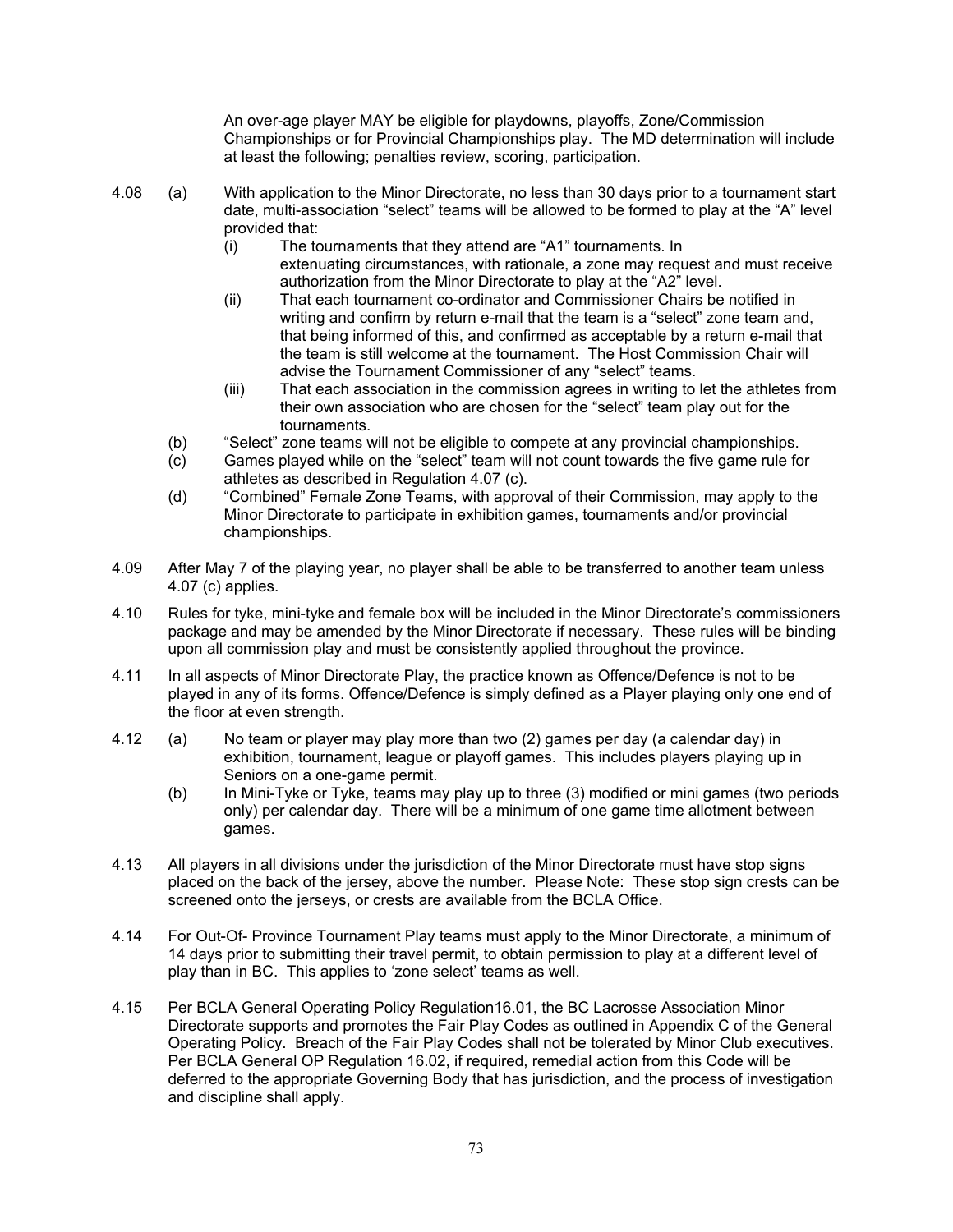# **REGULATION 5: COMMISSION COMPETITION**

- 5.01 The control of all league competition shall be vested in the Commission. The control of inter-commission and inter-provincial competition and Provincial Championship play shall be vested in the Minor Directorate who may establish a commission to govern such play. Where there is no Commission in place, there must be a minimum of two (2) games played between (the two) Associations per division.
- 5.02 Competition will be open to all teams of each age group within leagues as organized by the Commission and/or league Commissioner.
- 5.03 In Commissions that form all leagues in PeeWee, Bantam. Midget and Female Junior Divisions, all movement of teams by the Commission must be completed by June 1. After June 1, no team shall be moved for league or Provincial Championships play by a Commission. Per Regulation 12.02 (b), the Minor Directorate may move a team for Provincials, with rationale. Once all Commission team movement has taken place, and no later than June 1, a list of all teams final placements will be posted to the Commission website, or provided to the Chair, Vice Chair and Secretary of the Minor Directorate.
- 5.04 In Midget, Bantam and PeeWee, where "C" leagues are formed, no association may declare a "C" calibre team with more playing experience than the following, not including years of play in Mini-Tyke or Tyke:

| PeeWee | $-2$ years times the number of registered players except the 3 most<br>experienced players. |
|--------|---------------------------------------------------------------------------------------------|
| Bantam | -3 years times the number of registered players except the 3 most<br>experienced players.   |
| Midget | $-4$ years times the number of registered players except the 3 most<br>experienced players. |

Example (PeeWee) 15 registered players Total number of years of experience is 24 years:  $(15-3) \times 2 = 24$ .

A team list from the on-line database, including player's years experience, must be sent to the League Commissioner by the Association Registrar by May 7 of the playing year, who must in turn notify the Association President if the numbers are not in compliance.

Failure to comply with sending in a team list with years experience may result in the Home Association being fined \$100.00 per day that it is late, up to a maximum of \$500.00, and may result in the team's removal from league play until the team is in compliance with above years' experience.

- 5.05 In Midget, Bantam, Pee Wee, and Novice, "A1", "A2", "B", and "C" leagues may be formed and are the required declarations to be used for league and tournament play. In Female Junior, Female Midget, Female Bantam, Female Pee Wee and Female Novice, an A and B league may be formed and are the required declarations to be used for league and tournament play. Where an association has two or more teams in any one league, those teams must be equally balanced by calibre and strength, with the exception of "A1" with the local commission approval. Failure to obtain approval before the start of the season from the local commission will make the teams ineligible for Playdowns and Provincial Championships. If an Association properly declares at the start of the season and a team is ordered to move up (or down) a tier by their local Commission, and the Association already has a team in the tier they are being ordered to move to, those teams affected to not need to be re-balanced. In PeeWee and above, "A1", "A2" and "B" leagues shall be recognized by the BCLA for Provincial Championship purposes. All Female teams must be balanced when in a non-tiered league.
- 5.06 All league play must be completed prior to playdown competition.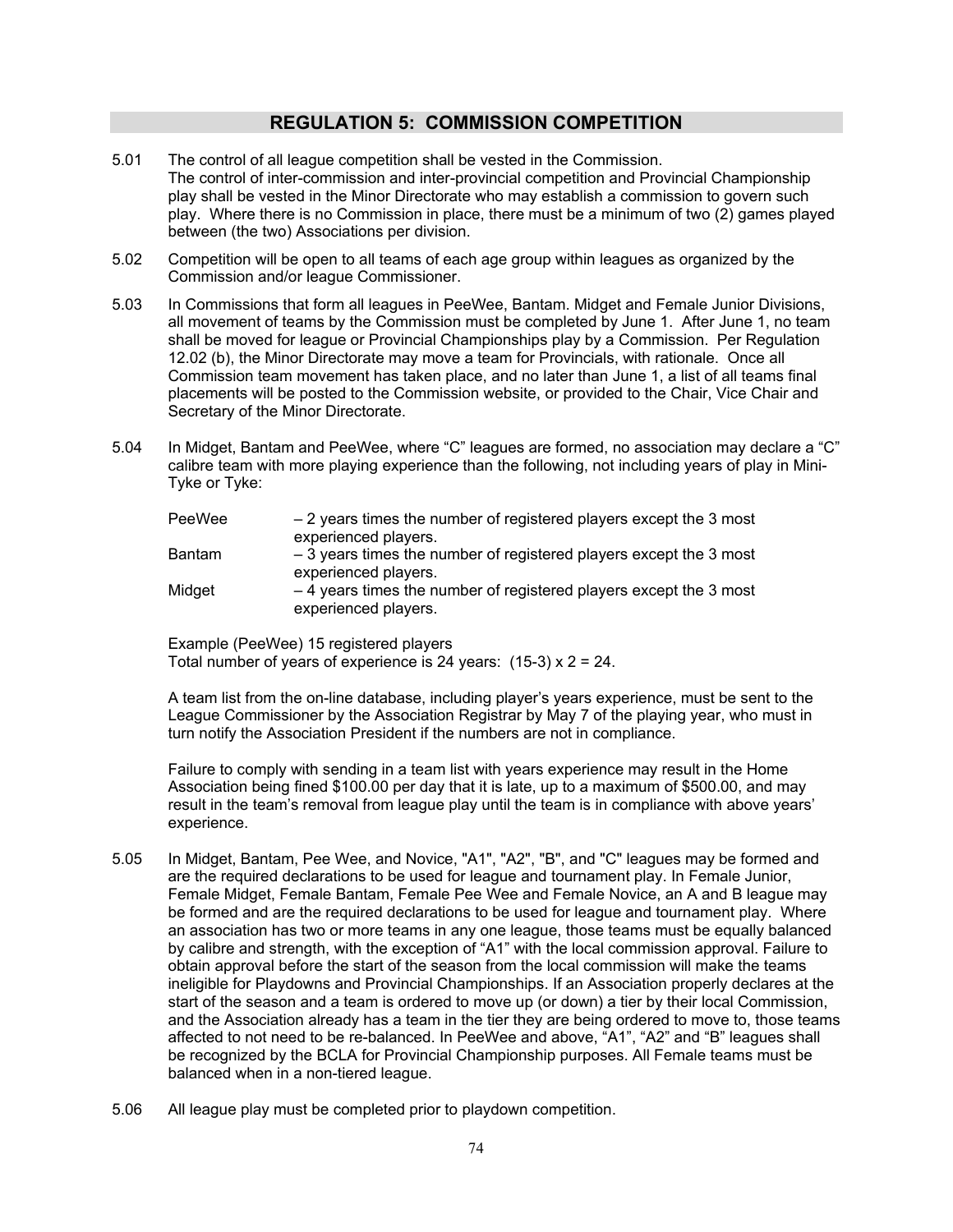# **REGULATION 6: MOVEMENT – MINOR TO SENIOR**

- 6.01 No player qualified to play within the jurisdiction of the Minor Directorate shall sign a Senior player registration form or a Recreation player registration form.
- 6.02 (a) Notwithstanding the foregoing, a Minor Directorate player of Midget age may play up in a higher league with the permission of the Minor player's coach. There is no limit to the number of games a midget aged player may play under the Senior Directorate. The Minor coach or Minor Association designate must ensure the player's Minor obligations, including practices, league games, tournament games and Summer Games, are fulfilled before signing a one-game permit.
	- (b) Notwithstanding the foregoing, a Minor Directorate player of Female Junior age may play up in the Senior Women's Box Lacrosse league, with the permission of the player's 'Minor' coach. There is no limit to the number of games a Female Junior player may play up and it is the 'Minor coach or designate must ensure the players own team obligations (including practices) are fulfilled before signing a one-game permit.
- 6.03 Violation of any of the above shall result in suspension of the player and the coach of the Minor Directorate team who signed the play-up card. The coach of the Senior Directorate team for whom the player played will have any instance where this happens reviewed by the Commissioner of the said Senior Team and the information will also be provided to the BC Lacrosse Coaches Technical Support Group respective Vice Chairs.

# **REGULATION 7: MOVEMENT – SENIOR BOX TO MINOR**

- 7.01 Movement to play down in the Minor Directorate from the Senior Directorate can be applied for if the following conditions exist:
	- i) In Zones where a Junior team is available within a two hour drive (as defined by Google Maps) from the player's home:
		- (a) The Local Minor Association must approve in writing and forward to their local commission for approval.
		- (b) Upon approval, the request must be forwarded to the Minor Directorate for approval before April 1st of the playing year.
		- (c) Upon approval of the request by the Minor Directorate, it will be forwarded to the Senior Directorate for final approval.

Movement to play down in the Minor Directorate from the Senior Directorate will be approved under the following conditions:

- ii) In Zones where a Junior team is NOT available within a two hour drive (as defined by Google Maps) from the player's home:
	- (a) The Local Minor Association must approve in writing and forward to their local commission for approval.
	- (b) Upon approval, the request must be forwarded to the Minor Directorate for approval.
	- (c) Upon approval of the request by the Minor Directorate, it will be forwarded to the Senior Directorate for information purposes.

#### 7.02 **Criteria for Approval:**

- (a) Players must be within two (2) years of Midget eligibility.
- (b) Cannot be from an area where there traditionally is a Junior team already registered. When there is no Juvenile Team: over-age Female Box Players will be permitted to play down; male Box Players with two years of experience or less will be permitted to play down.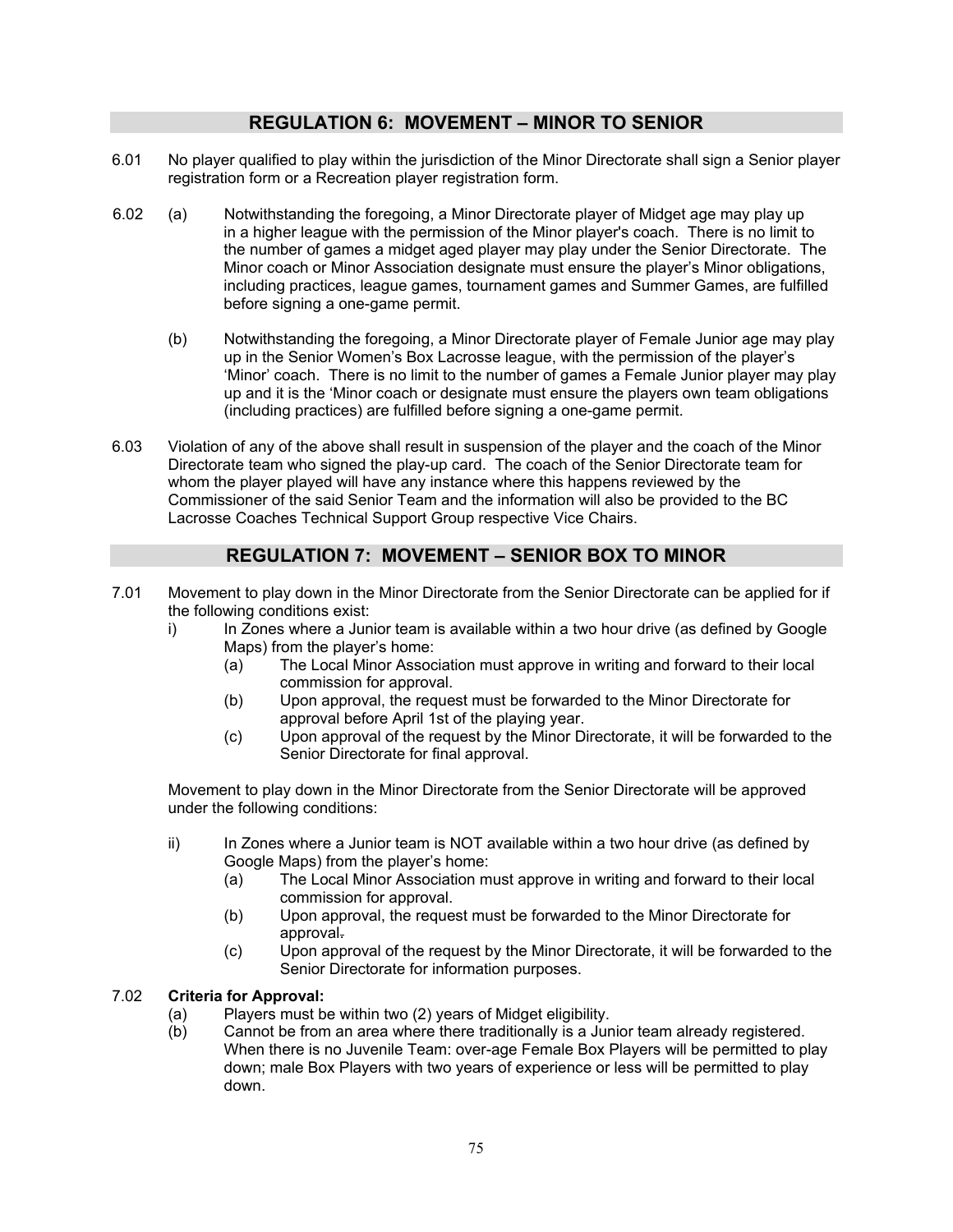- (c-i) In Zones where a Junior team is available within a two hour drive (as defined by Google Maps) from the player's home: Cannot be more than two (2) over-age players per team unless the Minor Association is less than two (2) years old. If the Association is less than two (2) years old, then the maximum number will be four (4) players.
- (c-ii) In Zones where a Junior team is NOT available within a two hour drive (as defined by Google Maps) from the player's home: Cannot be more than four (4) over-age players per team.
- (d) Players granted an opportunity to play down, will have their players statistics reviewed during the season of play (for penalties, scoring, etc). The Minor Directorate will communicate the names of players playing down to the League Commissioners, who will need to keep statistics and report to the Minor Directorate any anomalies seen during review of game sheets, or at a game. Upon review by the Minor Directorate, a previously approved application to play down from Senior to Minor can be reversed at any time during the season of play.
- (e) An over-age player MAY be eligible for playdowns, playoffs, Zone/Commission Championships or for Provincial Championships play. The Minor Directorate determination will include at least the following: penalties review, scoring, participation.

**NOTE:** Applications for movement will be reviewed on a case-by-case basis, taking a player's size and skill level into consideration.

# **REGULATION 8: MOVES**

- 8.01 All players must sign and play with the association that administers lacrosse within the boundaries in which that player resides. Upon request, a parent or legal guardian may be required to provide two (2) of the residency validation documentation below, if requested by the association registrar or commission. All bills must be current. Accepted documentation is:
	- 1. Property tax bill where primary residency grant has been claimed
		- 2. Hydro bill
		- 3. Gas bill
	- 4. Cable or satellite bill

If none of the above documents can be provided because the parent/guardian rents and does not pay own utilities, then the following shall apply:

- 1. A letter from the Landlord verifying rental agreement
- 2. Driver's License or other Government issued ID with current address
- 8.02 In cases where the player's parents/guardians have joint custody (proof shall be provided in writing to an Association President and Registrar) and the child lives with both parents, residency shall be based on the residence in which the child spends the majority of time. If the custody arrangement is 50/50 and the parents live in different association boundaries, the child can choose which association the player will play with in the first year. In subsequent years, in order to change associations, both parents must provide a Statutory Declaration which states which parent the child is living with, the address where the child currently resides, and which school the child is attending. At any time, if further confirmation is required to verify school attendance, the parent, upon request, will provide a letter of authorization to the school directing the school to provide the BCLA representative with information as to the address of the player.
- 8.03 In all cases, where temporary guardianship has not been assigned by the courts, a Statutory Declaration of Residency form obtained from the BCLA Registrar – Minor Box must be supplied at the cost of the player. The player will be placed in the association where the Commission feels it would be in the best interest of the league and then the player.
- 8.04 Where there is a team within the player's association, Minor (mixed) and/or Female, but the player has played the two previous consecutive seasons with the same association, other than the one where the player currently resides, and during that time, either met the release requirements described in Minor Directorate Regulation 8.09 or lived within that association's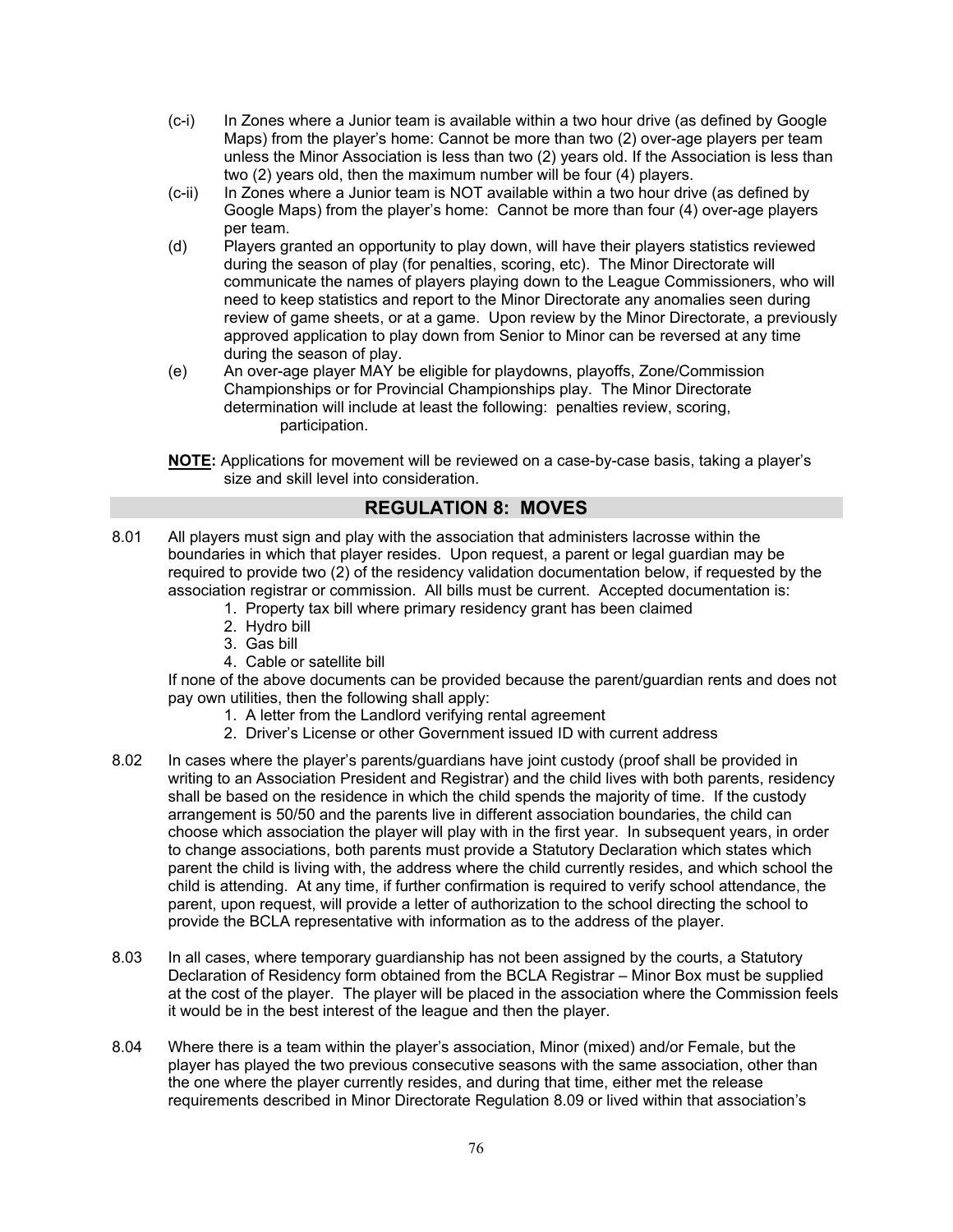boundaries, the player is considered grandfathered with that association and has the option of signing with that association as a grandfathered player or registering with the player's new home association, where they currently reside.

8.05 Where there is no team available within the player's age group or in the case of a Female player, a team within the player's age group in the Female league, the player may play for another association with written release from the player's home association and written approval by their local Commission for the current playing season only. (This release is not counted as a grandfathering year.) The player will be placed where the local Commission feels it would be in the best interest of the League and then the player.

In cases where there is no Commission, and the player is requesting a release into another Commission/Zone, the President of the other Association where the player is requesting a release from must also approve of this release. If the release is granted/approved, the player will be placed by the Commission/Zone the player is being released to and will be placed where the Commission feels it would be in the best interest of the League and then the player. If the release is not granted/approved, the player can appeal the decision with the Minor Directorate.

- 8.06 No player may sign with two associations in any one playing year, unless properly released.
- 8.07 A player who is signed with an association and moves to another area during the playing season must receive permission from the local commission of the player's new area before being eligible to play with a team in the player's new area.
- 8.08 Any player found participating in any lacrosse-related activities with a team they are not officially registered with will have the player's release request automatically denied. Should this occur during the season of play, and if the coach knowingly plays the player, the coach will be suspended indefinitely and referred to the BCLCG for further disciplinary action.
- 8.09 In all cases, where a player is not playing in an association where the player resides, a player release request form, properly signed by each authorizing party, must accompany the registration form submitted by each club to the BCLA Office. The Commission must sign-off on or before April 30 and a list of those approvals is to be supplied to the Minor Directorate Registrar within twenty (20) days. The player will be placed where the local Commission feels it would be in the best interest of the League and then the player. The only exception would be for Grandfathered players who do not require a signed release form, but must appear on the club's grandfathered list. Failure to obtain written permission prior to the registration deadline will make the current year ineligible to count towards grandfathering and may result in the player being declared ineligible. Minor Directorate Disciplinary Rules will apply.
- 8.10 For those players attending a specialized school (i.e., hockey school) that is far enough from their principle residence that they must live away from their immediate family and be billeted, will provide proof of school attendance in way of a school transcript. The billeted address will be recorded in the comments section in the registration database if the home address is being used as the address. The player will be placed where the commission feels it would be in the best interest of the league and then the player. At the end of the school year, if the player wishes to move back to the player's original home association before the June 20<sup>th</sup> deadline, 8.06 shall apply.
- 8.11 Commission placement of US players will only be completed (by March 1<sup>st</sup>) in such a way as to make certain resident players are not displaced on Association teams. This does not speak to how an Association or Coach will make team selections, but rather to make certain that residents are guaranteed spots in the municipalities/districts in which they live.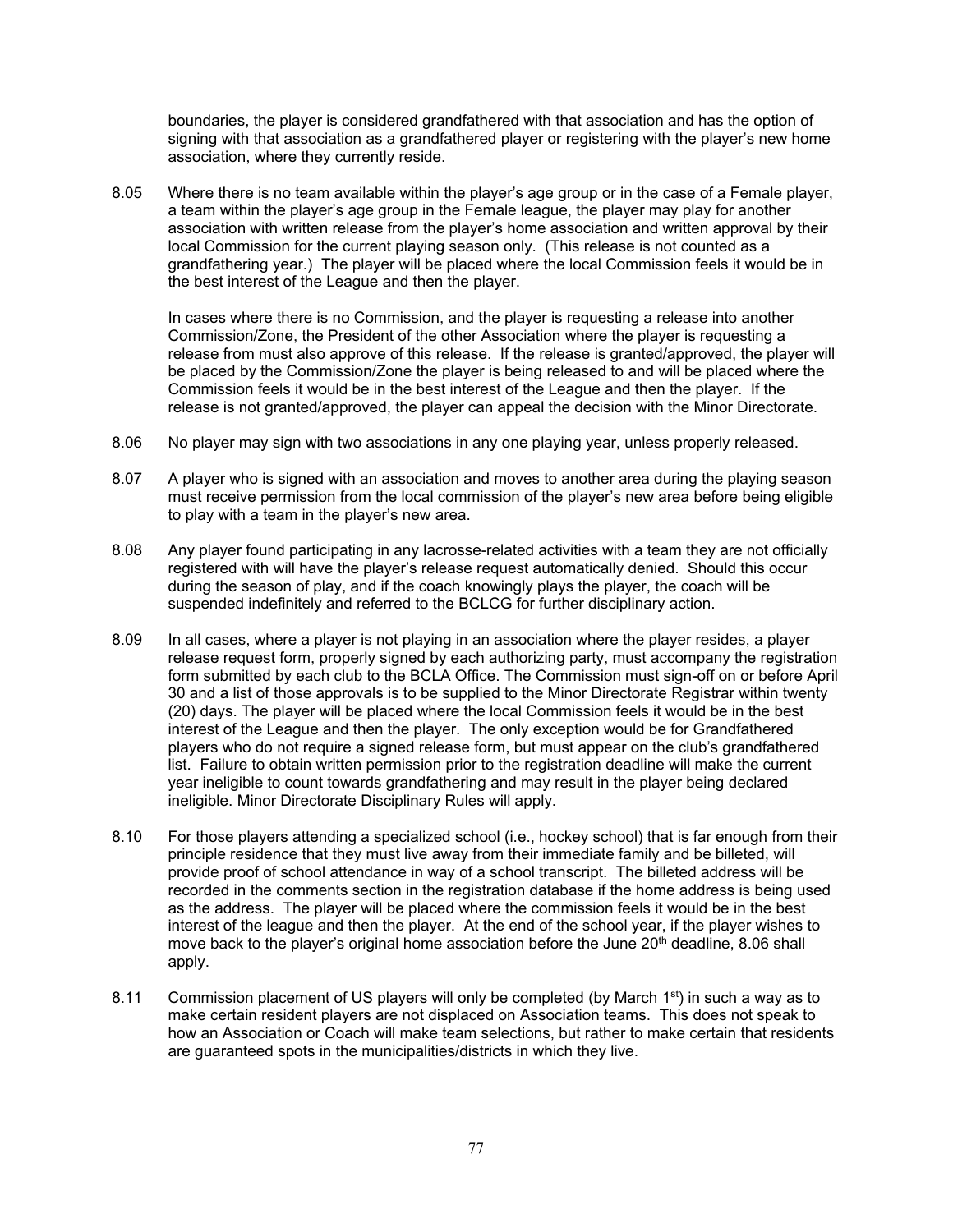# **REGULATION 9: PROOF OF AGE**

- 9.01 (a) In the Minor divisions, a player's age must be verified against one of the documents listed below. A copy of this document can be kept on file with the association in a secure manner or can be visually verified with number recorded on the registration form. If the latter method is used, the number must be recorded in the registration database and parents must be informed they are responsible to provide proof of age, if requested.
	- (b) All on-line applications for registrations shall be signed by the Registrar of the association or designate to which the player belongs. In the Minor divisions, a new player's age must be verified against one of the documents listed below. A copy of this document should not be kept on file, and therefore may be requested in subsequent years.

#### **List of Acceptable documents used to verify Proof of Age:**

- Government Birth Certificate
- Certificate of Baptism
- Letter from the Registrar of Births advising that age stated is correct.
- Current Passport or Nexus Card
- Certificate of Indian Status Card
- BC Identification Card & BC Service Card

Note: Birth Certificate numbers shall be a mandatory field of the On-Line Registration process.

9.02 In the event that none of the above is available, the Commission may permit the player to play within its jurisdiction. Such approval shall be forwarded to the BCLA Office, and ratified by the Minor Directorate.

# **REGULATION 10: TEAM SIZE**

- 10.01 (a) Per Rule 14 of the CLA Rulebook, no Midget, Bantam, PeeWee, Novice, Tyke or Mini- Tyke team (mixed Minor or Female Box) under the jurisdiction of the Minor Directorate shall not have more than 20 signed players, except with special permission of the Commission. Such exceptions shall be ratified by the Minor Directorate. Any team carrying more than 20 players will only be permitted to bring 20 players to Provincials and will not be permitted to use call-up players for the Provincial Tournament.
	- (b) No Female Junior team, under the jurisdiction of the Minor Directorate shall be permitted to sign more than 25 players. Only 20 players (18 runners and 2 goalies) will be permitted to be listed on a game sheet for league and tournament play. Only 20 players will be permitted to be verified for League Playdowns/Championships and Provincial Tournament play.
- 10.02 Each team may only dress a maximum of 20 players, which shall be composed of five players, one designated goalkeeper, up to thirteen substitute players and one substitute goalie.

# **REGULATION 11: TEAM DISBANDING**

- 11.01 Proof of a team disbanding shall be with written notification to the local commission and the Minor Directorate Registrar. On proof of a team disbanding, players are automatically released from said team. If said team is a member of an organized league, the players shall not join one team, but shall be distributed among the remaining teams of the league, at the discretion of the Commission, with written confirmation.
- 11.02 Disbanding of a team means a team disbanding within a playing season, not after league season games are finished.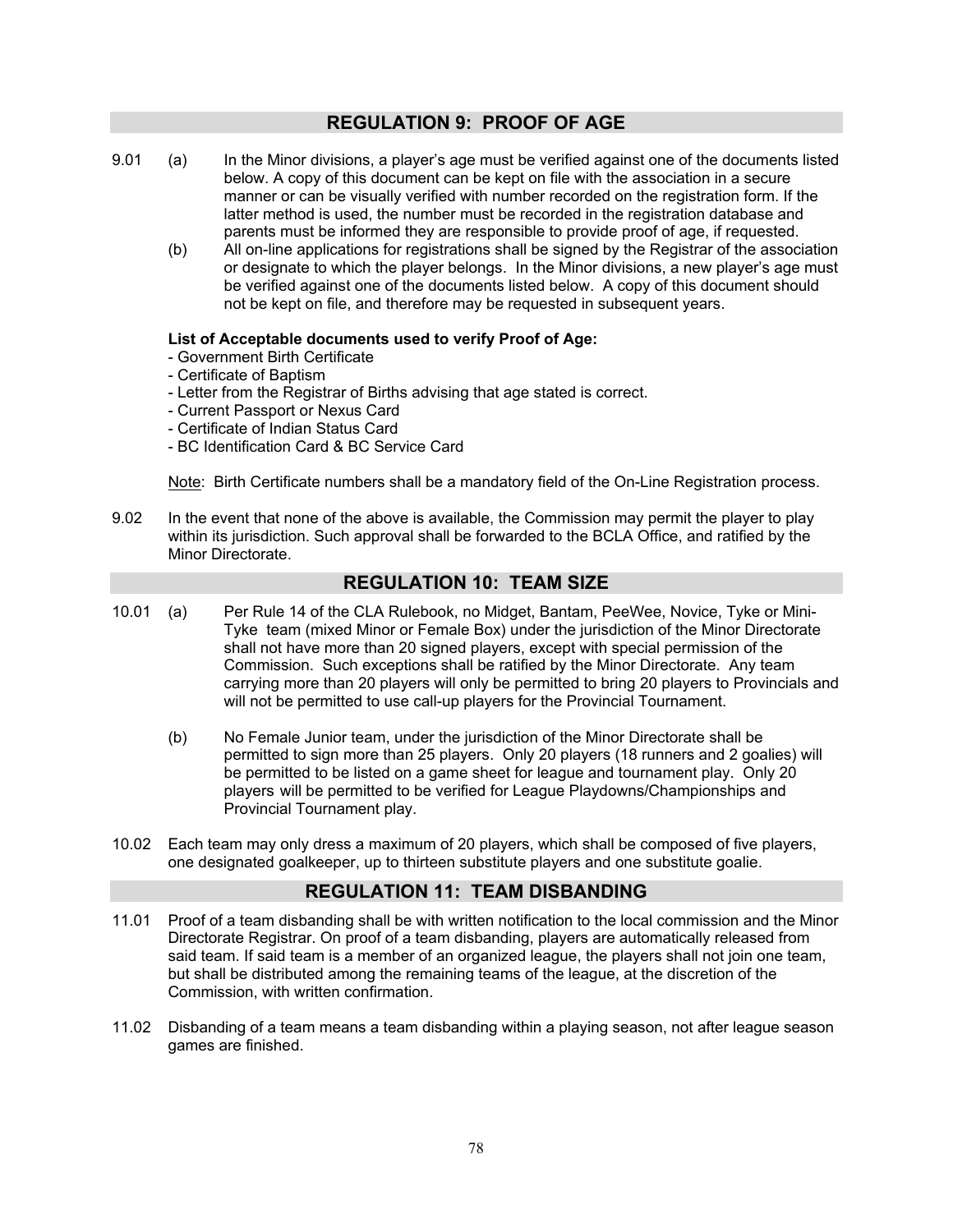# **REGULATION 12: PROVINCIAL CHAMPIONSHIPS**

12.01 The BCLA Minor Directorate shall ensure that hosts are selected for all minor provincial championships from the minor associations, commissions or zones. Applications to host Minor Provincials shall be due into the BCLA Office no later than the date set out on the application.

#### 12.02 **Control.**

- (a) The control of all Provincial Championships is the responsibility of the Playoff Director who shall be a member or past member of and appointed by the Minor Directorate and in conjunction with the VP of Operations.
- (b) The Minor Directorate will have the final authority, with rationale, to make sure the teams are placed in the appropriate tiers for Provincial Championship games to the best of the ability of the Minor Directorate. This placement would take place at the June meeting of the Minor Directorate, following the declaration deadline. Should a team be moved, they would have the opportunity to withdraw their declaration without fines (indicated in 12.06).
- 12.03 All Zones will play down to the following allotted number of teams:

| Zone 1                  | 1 team                                                             |
|-------------------------|--------------------------------------------------------------------|
| Zone 2                  | 1 team                                                             |
| Zone 3, 4, 5            | 3 teams                                                            |
| Zone 6                  | 1 team                                                             |
| Zone 7                  | 1 team                                                             |
| Zone 8                  | 1 team                                                             |
| <b>Host Association</b> | 1 team                                                             |
|                         | * Any vacancies may be filled by the Provincial Minor Directorate. |

- 12.04 (a) Provincial Championships shall be held for qualifying tiered and untiered Female and Minor (mixed) "A1", "A2", and "B" teams in Midget, Bantam and PeeWee Divisions.
	- (b) At the discretion of the Minor Directorate, Provincials may be held for Female Junior Box Lacrosse and "C" Provincials in Midget, Bantam and PeeWee divisions.

#### 12.05 **Eligibility**.

(a) To be eligible to play in a Provincial Championship tournament, a player must have played in a minimum of four league, sanctioned tournament games or play-off games, or combination of, during the current year with the team they are registered with. A copy of the original team registration form will be used to verify the declared team roster at the coaches meeting.

In the case of Female Junior-age players, the four (4) game requirement may be waived under the following circumstances:

- (a) A written request must be sent by the player to the Female Box Lacrosse Chair and the Provincial Playoff Director no later than fourteen (14) days prior to the start of Female Box Lacrosse Provincials.
- (b) A copy of the player's school records must be submitted for review.
- (c) The player must have been registered with the team prior to May 7 of the current playing season.
- (d) If approved, the written notification (CoP or E-mail) must be submitted with the team's verification roster at the time of the Provincials Coaches meeting.

In addition, for call-ups to be eligible, they must have

(i) Played 4 games in total at a higher division and/or calibre than the team they are registered with, of which one game must have been with the team that they are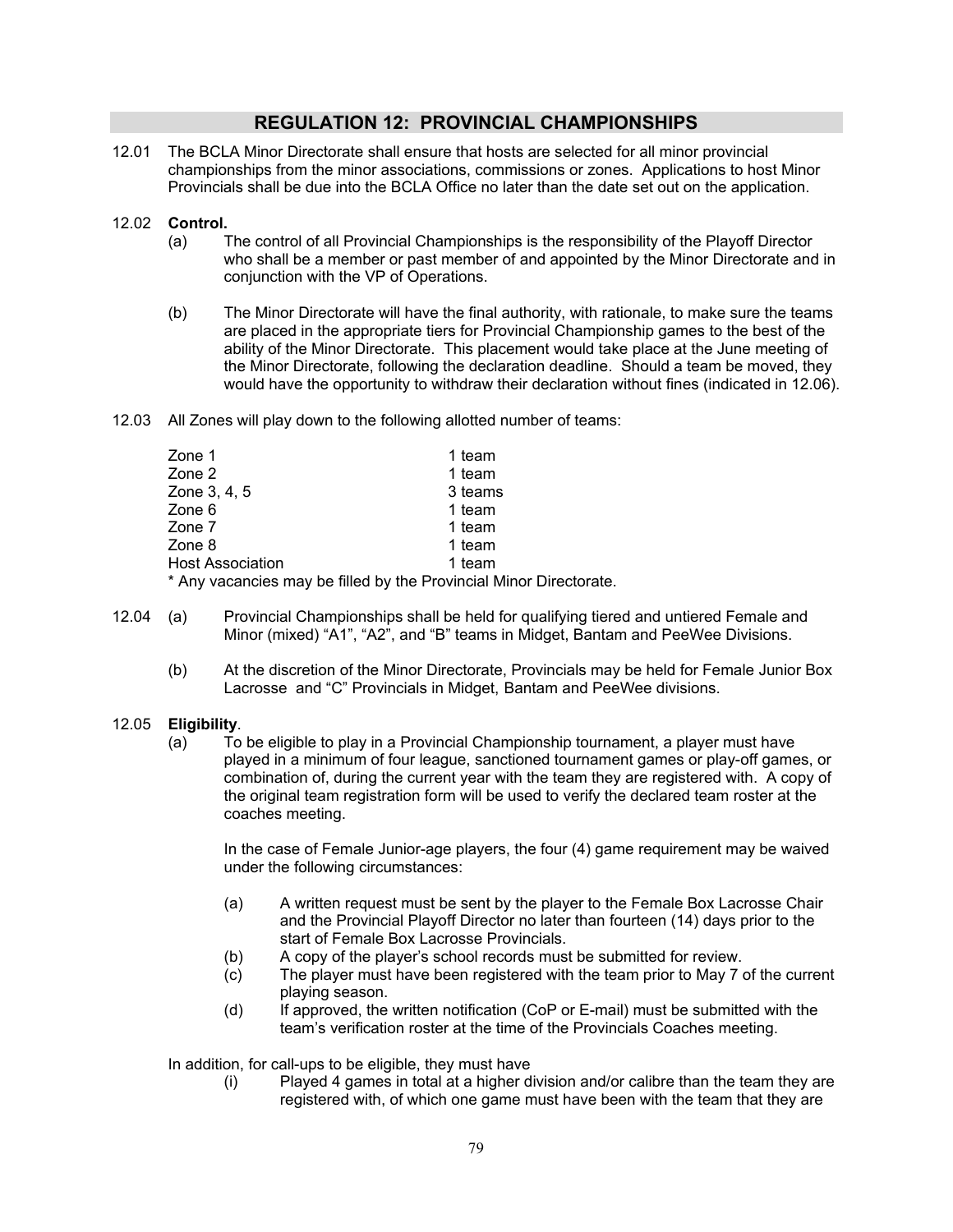participating in provincials with. In the case of Female Junior-age players, the four (4) game requirement may be waived under the following circumstances:

- (a) A written request must be sent by the player to the Female Box Lacrosse Chair and the Provincial Playoff Director no later than fourteen (14) days prior to the start of Female Box Lacrosse Provincials.
- (b) A copy of the player's school records must be submitted for review.
- (c) The player must have been registered with the team prior to May 7 of the current playing season.
- (d) If approved, the written notification (CoP or E-mail) must be submitted with the team's verification roster at the time of the Provincials Coaches meeting.
- (ii) Proof of game sheets must be provided to the Playoff Director.
- (iii) A maximum of two (2) "A" players may be added to a "B" or "C" roster after June 1<sup>st</sup> to play in their provincials. This includes call-ups for provincial play.
- (iv) For all circumstances a maximum of four (4) players may be added to a roster for provincial play.
- (b) Minors can only participate in one Minor Provincial Championship. Exceptions can be made for the position of goaltender only in exceptional circumstances, by the Playoff Director as per the current Minor Provincial Championship Directive. Exceptions will also be made for players successful in participating in Provincials under Regulation 4.08 (d) (combined female zone team).
- (c) In zones where associations run "house league" teams and no sanctioned tiered leagues are run, the four-game rule will not apply for Provincials. Players added from house league teams or lower divisions must be sanctioned by the Zone Director.
- (d) In zones where tiering does not take place, in established Associations with four (4) or more years of playing experience, with more than thirty (30) players in the same division excluding players with "0" experience (i.e., PeeWee, Bantam, Midget), the first declared team for the Provincial Championship must declare at an "A" level. In addition, in zones where tiering does take place in established Associations with four (4) or more years of playing experience with four (4) or more teams declaring in the same division for Provincial Championships, one of the declaring teams must be "A1". In extenuating circumstances, with rationale, an Association may request (prior to June 1, as per Regulation 5.03) and must receive authorization from the Minor Directorate to play at a lower level.
- (f) A team defaulting any game in a playdown series shall be barred from further competition. All scheduled games played by such teams shall be counted as played, and all unplayed games shall count as wins to the team scheduled against the defaulting team. In extenuating circumstances, the Commission Disciplinary Committee shall rule.
- (g) Any and all teams declaring to play in the "C" Provincial Championships must follow the "C" calibre description as outlined in Regulation 5.04. Team eligibility with the roster of the team that will be playing at provincials will be validated 72 hours prior to the start of the Provincial Championships (unless the team is moved down by the League Commissioner as outlined in Regulation 5.03).
- (h) Any team ratified by the Minor Directorate and allowed to carry more than 20 players for regular league play will only be permitted to bring 20 players to Provincials and may be permitted to use call-up players for the Provincial Tournament with the permission of the Provincial Director.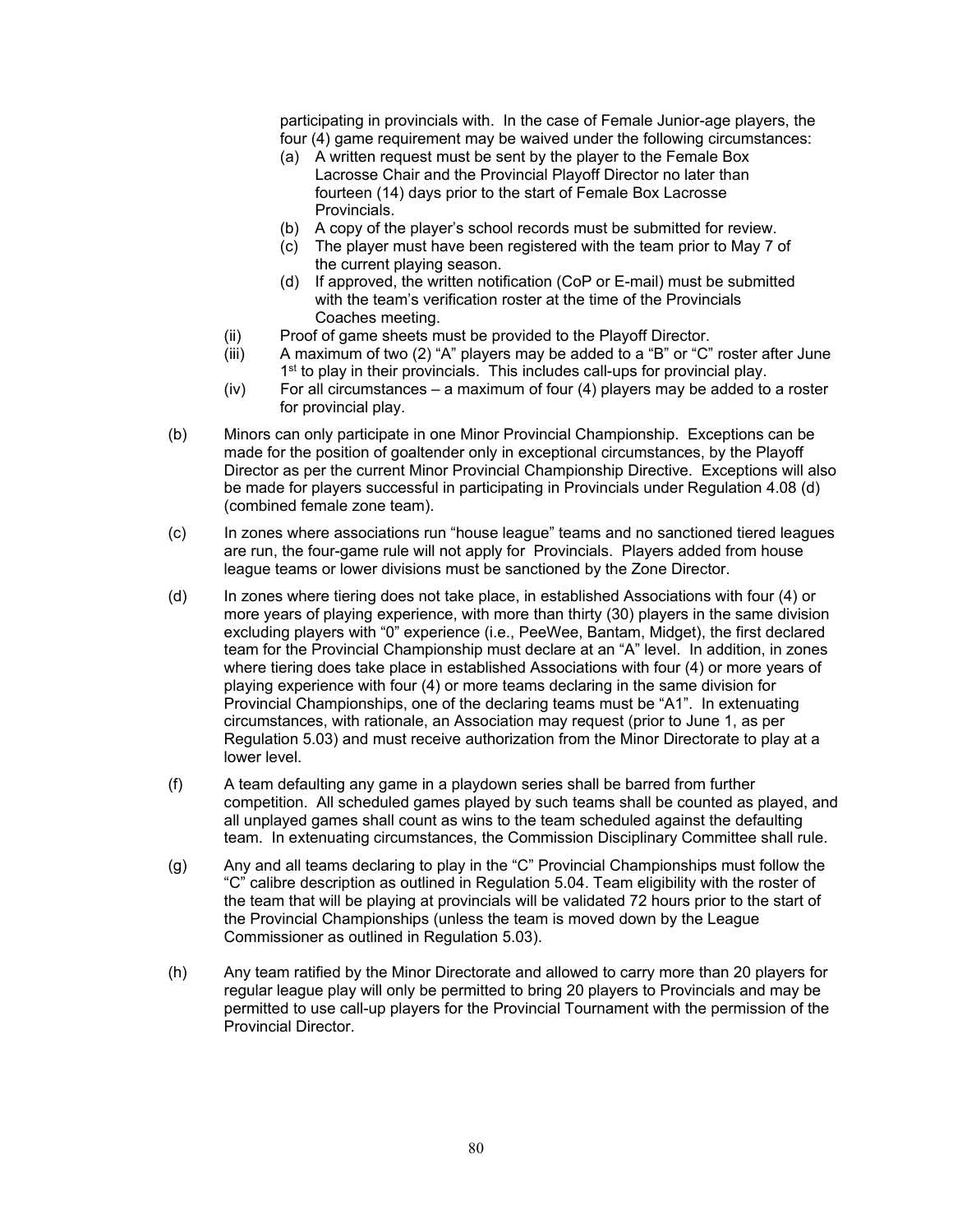#### 12.06 **Declaration Forms**.

- (a) Declaration forms for Provincials attached with payment in full, payable to the BCLA of said teams to enter Provincial playdowns not received by the BCLA Office by the set date by the Minor Directorate for the playing season will result with the said team becoming ineligible for the Provincial playdowns and Provincials of the playing year.
- (b) Declaration Forms will not be accepted if the team has declared to play in a calibre lower than their final Commission placement.

If a team withdraws from participation in the Provincial Championship Tournament after declaration, the parent association could be fined \$1,000.00. After a provincial berth is confirmed/assigned, the parent association could be subject to a \$3,000.00 fine per team that withdraws. This policy shall be printed on the Provincial Declaration Form. It is further understood that Recognition Ceremonies are a part of the Provincial Championship Tournament and that teams participating in a Provincial Championship must also participate in the Recognition Ceremonies. Teams failing to participate in these Ceremonies will also be subject to the fines as indicated. A "Team" is defined as the roster declared at the Coaches Meeting.

#### 12.07 **Venue**.

It is the responsibility of the Minor Directorate to set the dates and places of all Provincial Championships. The locations shall be chosen from applications received from Associations, Commissions or Zones wishing to host the "A1", "A2", "B", "C" and Female Provincial Championships. The date will not be later than the first weekend in September. The host responsibilities of the Associations, Commissions or Zones chosen to host the "A1", "A2", "B" or "C" Provincial Championships will be as declared in the Provincial Playoff Directive.

#### 12.08 **Trophies**.

Pennants and awards will be provided by the BCLA for all Championships. Gold, Silver, Bronze, as well as participation mementos may be provided at the discretion of the BCLA Executive, in A1, A2, B, C and Female Box Lacrosse Championships. Tournament All-Stars consisting of one playing member of each team. Game MVPs (one from each team) will receive awards in all Provincial games. An overall MVP will be chosen from each division. The ordering and distribution will be the responsibility of the Minor Directorate.

- 12.09 Host associations will be reimbursed expenses for floor time. Balls and officials payments will be provided by the BCLA Office.
- 12.10 To be eligible to coach in a Provincial Championship, the coach of record must be fully certified as per the BC Lacrosse Coaches Technical Support Group's LCCP. A team must have a fully certified, registered coach as listed on the Form 100B to be eligible to compete in Provincial Championships. The coach of record may be substituted only as per Section 1.03 of the BCLCG Operating Policy.

The Head Coach of each team must arrange to have one team representative who is able to take responsibility for the team and to conduct the business of the meeting at the coaches/managers meeting held prior to each provincial event. Failure of said representation at the meeting may result in the team's Head Coach being suspended for the team's first game.

12.11 The financing of the BCLA Minor Provincial Championships will be as declared in the BCLA Minor Provincial Host Agreement. Any sponsorships secured for the BCLA Minor Provincial Championships shall in no way restrict the ability of any association, commission or zone to host the A1, A2, B, C or Female Provincial Championships.

#### 12.12 **(a) TIE-BREAKER RULE –ROUND ROBIN**

 In the event of a tie in points in playdowns and Provincial Championships, the following shall be used to determine final standings: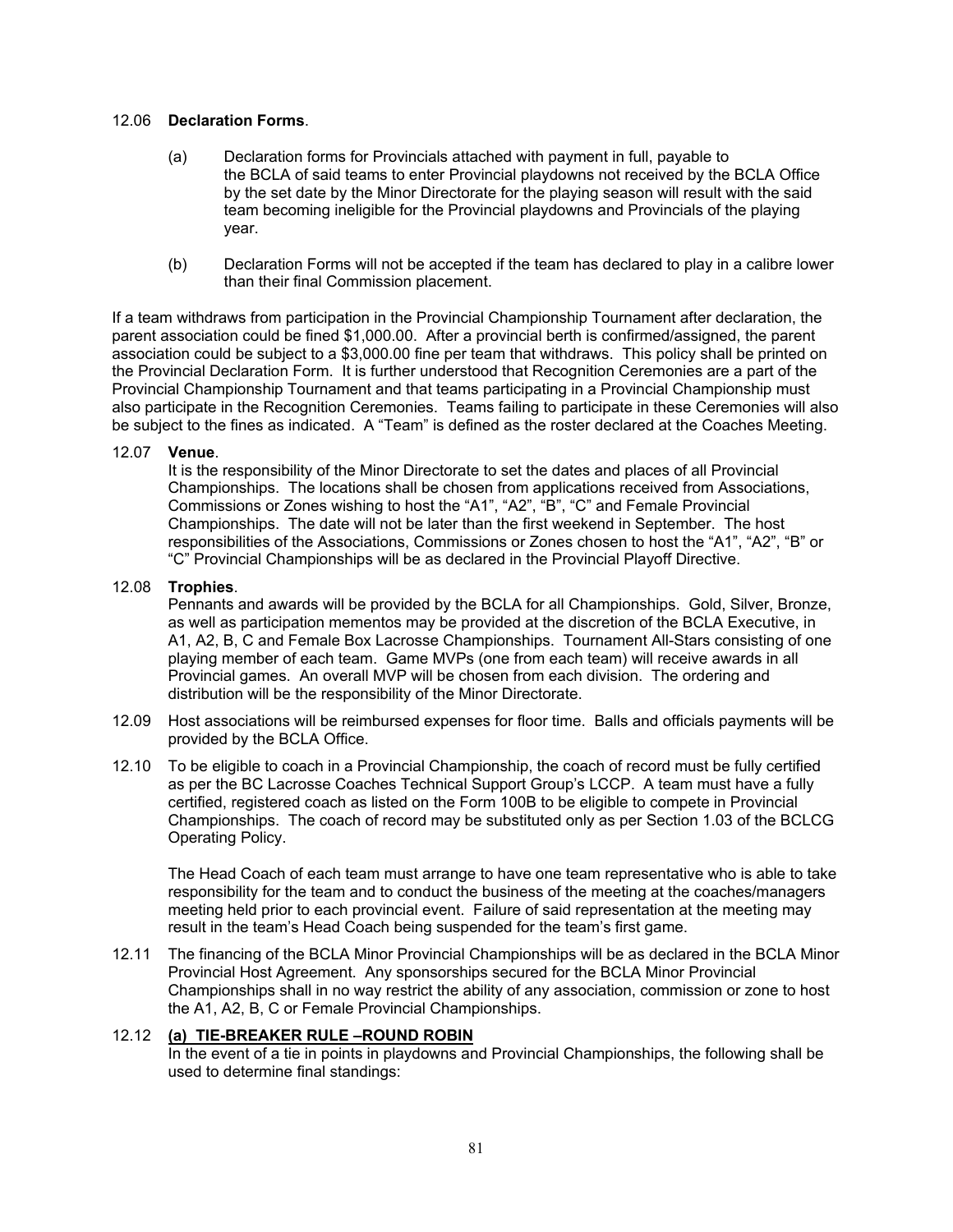- (i) Two teams tied, the winner of game or games between the two teams advances. If still tied, the team which scored the first goal in the tied game, is to be declared the winner of that game.
- (ii) Three or more teams tied, if one team has defeated the other teams with which it is tied after round robin play, that team shall advance. If this is not possible, the team with the best goal average (calculated only with scores between the tied teams) advances. If two teams are required to advance, the goal average formula is calculated only once and the two teams with the best goal averages move on.

#### (**b) TIE-BREAKER RULE – 2 POOLS, playing Cross Pool**

In the event of a tie in points in Provincial Championships, the following shall be used to determine final standings:

- 1. Winner of games between the tied teams
- 2. Goal Average Formula (for entire division/tier)
- 3. Most Goals For
- 4. Least goals against
- 5. Least penalty minutes

#### **GOAL AVERAGE FORMULA**

#### GF divided by the sum of  $GF + GA = Goal$  Average

- 12.13 In all playdowns and Provincial Championships, no teams shall play more than two games per calendar day. There will be a minimum of three hours (start of game time) allowed between games, meaning at least a one game break between games.
- 12.14 a) A Head Coach of a team at the Provincial Championships may protest on behalf of their team.
	- b) The protest must be in writing from the Head Coach and must be presented to the Provincial Playoff Director within an hour of the game being completed. The written protest must be accompanied by a cheque to the BCLA or cash to the value of five hundred dollars (\$500.00).
	- c) The protest must be noted on the game sheet at the occurrence of the incident under protest, or at the next break in play.
	- d) The Provincial Playoff Director or Designate may hold a hearing on the protest; the validity of the protest will be reviewed in consultation with the Minor Directorate Chair, Provincial Playoff Director and a Provincial Supervisor (Head Supervisor where possible), but will include a review of if there is a possibility that the game could possibly have had a different outcome. This is not a hearing but only a determination if the hearing should be held. The Disciplinary Committee shall consist of not less than three (3) people selected by the Provincial Playoff Director or Designate. The Provincial Playoff Director or Designate will chair the hearing.
	- e) The Disciplinary Committee will make a decision on the protest and what remedy will be undertaken.
	- f) Whatever decision is determined, it is not eligible for appeal.
	- g) Protests of an official's judgment call will not be entertained.
	- h) Protest Hearings must be held at the Provincial Playoff Director's discretion at the earliest possible time, but no later than prior to the next games by the teams in question.

# **REGULATION 13: NATIONAL CHAMPIONSHIPS**

13.01 The Chair of the Minor Directorate or designate is responsible to participate as an active member of the BCLA Team BC Committee.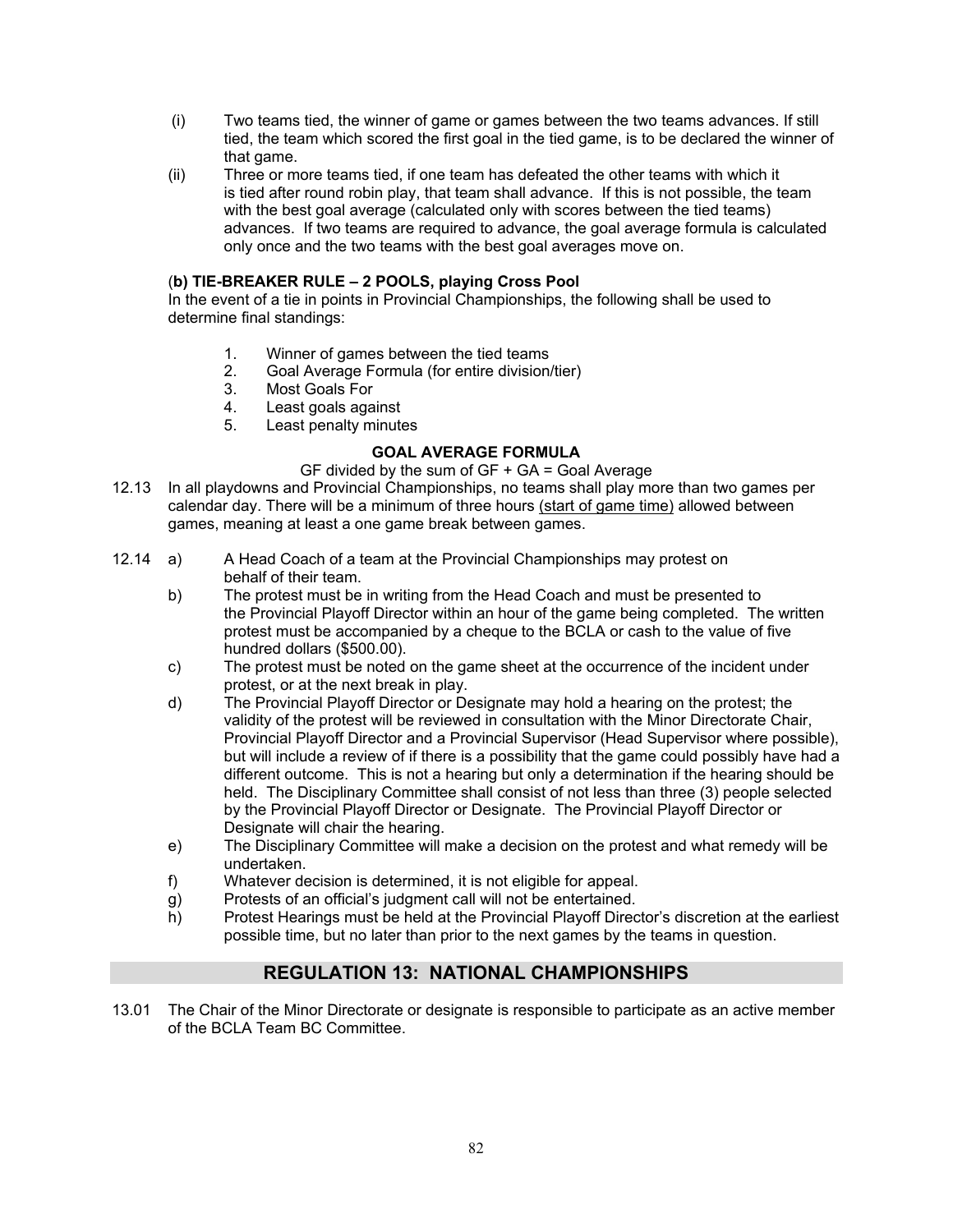13.02 The Team BC Committee shall consist of: BCLA Vice President – Performance Programs, BCLA Vice President – Operations, the BCLCG Chair, the BCLCG Vice Chair – Minor, the BCLCG Vice Chair – Field, the BCLOG Vice Chair – Minor, BCLOG Vice Chair – Field, BCLA Technical Director, BCLA Regional Coaches, the Minor Directorate Chair and the Field Directorate Chair.

## **REGULATION 14: TOURNAMENTS**

14.01 Invitational tournaments are encouraged at all levels as a means of giving enjoyment and encouragement to teams and players. Associations or commissions wishing to host invitational tournaments must apply to the Minor Directorate by the date on the annual application form which will sanction the tournament, and pass the information to all associations, Commissions and league Commissioners. The Minor Directorate will review all applications and maintain a master schedule to determine which tournaments will be sanctioned. The sanctioned list will then be published to all members so the registration process can begin.

In years where it is likely, based on numbers of teams registered in league play, that a division/tier may not have provincials (i.e Midget C) a Tournament Application may be put in place by the Minor Directorate to permit a club to host a tournament (ie, Year End Rally, Commission Cup, etc). This will be communicated on an annual basis through Commissions.

- 14.02 A Tournament Commissioner must be assigned by and confirmed with Commission Chairs for each sanctioned tournament from the pool of ratified League Commissioners by April 1. The Tournament Host Co-ordinator will contact them to deal with any situation where a potential suspension exists. The Tournament Commissioner will administer the discipline for tournaments, and will do so using the **Minor Directorate Disciplinary Rules** for the current playing year; and will ensure that disciplinary action is consistent with that administered during league play.
- 14.03 No more than two games per calendar day will be scheduled for each team during tournament play. In Mini-Tyke or Tyke, teams may play up to three modified or mini games (two periods only) during tournament play per calendar day. No player may play in more than the maximum number of games, per REGULATION 4.12. A copy of the tournament schedule must be submitted to the Minor Directorate Tournament Administrator and assigned Tournament Commissioner at least one week prior to the tournament.
- 14.04 In all commissions for tournament play, only players who are of the appropriate age to play in the specified division, or players younger than the appropriate age, may compete. Overage players shall not be eligible for tournament play unless the overage player is a registered member of the younger team and has been sanctioned by the player's home association Commission, or in the case that there is no Commission, by the BCLA Minor Directorate. No player may play in more than two (2) games per calendar day by playing on different teams.
- 14.05 All tournament game sheets must be collected by the Commission-approved Tournament Commissioner. Electronic copies of all game sheets must be sent to all League Commissioners for the Leagues of all participating teams within ten (10) days of the tournament's conclusion by the Commissioner. Original game sheets must be retained by the Tournament Commissioner. Failure of the Tournament Co-ordinator to supply Tournament game sheets to Commissioners may result in the loss of future tournament sanctioning.
- 14.06 Tournament Co-ordinators cannot ask for any personal information (i.e., birthdates, addresses, etc.) from players, due to privacy issues.
- 14.07 Tournament rules and regulations will be submitted to the Minor Directorate prior to receiving sanction. If there are changes or updates, a revised version must be submitted to the Minor Directorate at least one week before the tournament. A copy of the rules and regulations as accepted by the Minor Directorate will be given to the coach or manager of each team participating in the tournament, prior to the team's first game.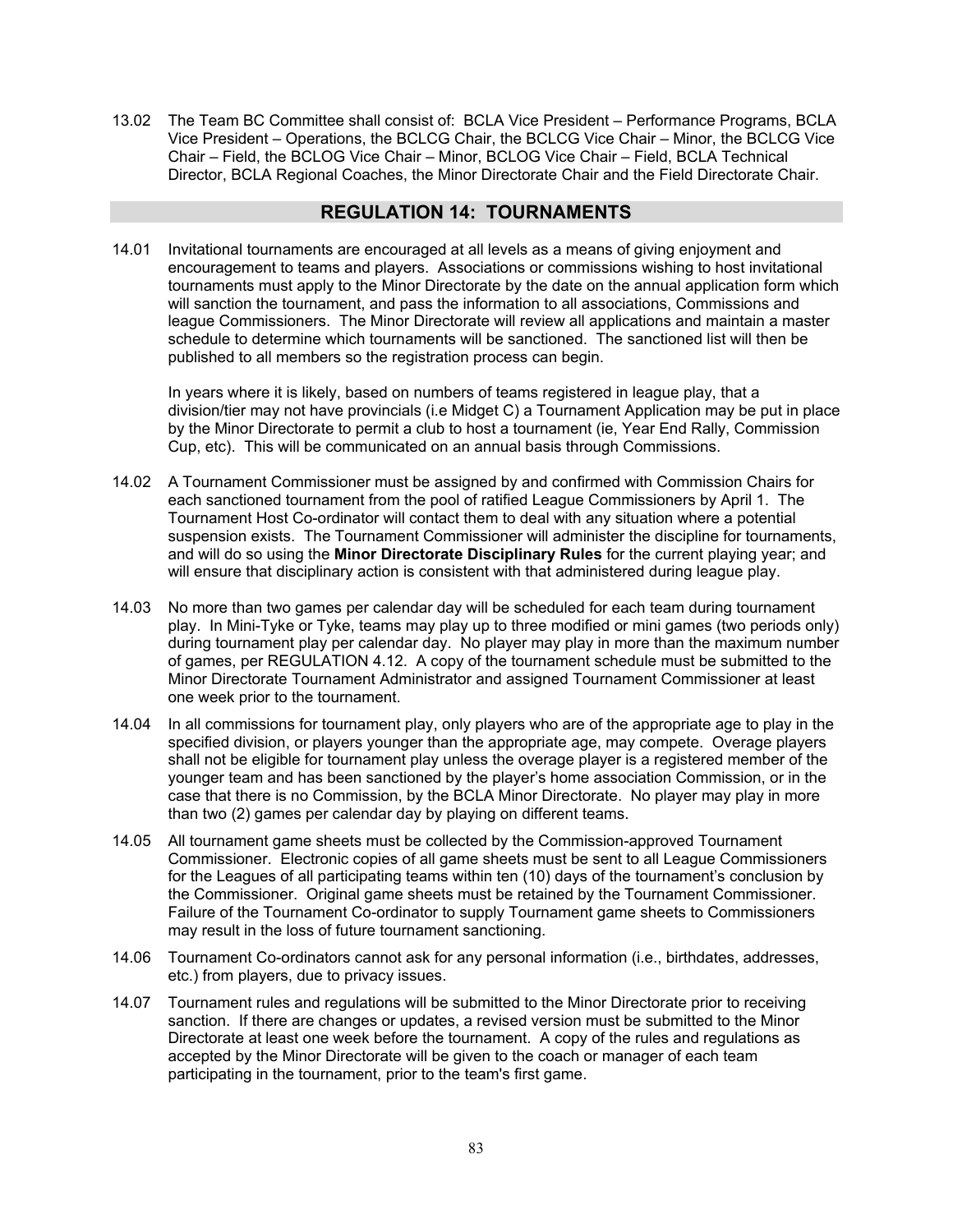- 14.08 Once a team is fully registered and confirmed by the Tournament Host, "Failure to show" at any game by any team registered in a sanctioned tournament will result in a maximum fine of \$500 to the Home Association of said team, subject to extenuating circumstances as accepted by the Minor Directorate. Instances of "failure to show" shall be reported to the Minor Directorate Tournament Administrator who will provide a report at the next meeting of the Minor Directorate for a decision as to whether the instance was a valid "failure to show" and if the extenuating circumstances, if any, were warranted.
- 14.09 Where there are two or more teams from one Association in mini tyke and tyke, crisscross of players from one team to another, where it is necessary for entry into a tournament and for tournament play only, will be allowed with permission from the association's President and Commission Chair. To have players criss-cross laterally, this shall be limited to a maximum of four (4) players per tournament entered. Each player is only able to crisscross over laterally a maximum of one (1) tournament in the season.
- 14.10 For the purposes of developing Female Box lacrosse, female players playing on a Minor (mixed) team, may on application to the Minor Directorate Female Box Lacrosse chair, apply to participate with a Female box Lacrosse team attending a Female Box Lacrosse tournament. Games played will not count towards Provincials eligibility.

# **REGULATION 15: CAMPS**

15.01 Associations wishing to host any camps must apply to the Minor Directorate through the BCLA Office a minimum of four weeks prior to the first day of the camp. The application will be reviewed by the BCLA Office and approved by the Minor Directorate Chair (or designate).

All of the following rules must be followed or the camp will not be a BCLA-sanctioned event and will not be insured under the BCLA Liability and/or Accident Medical/Dental Insurance program. It will be the responsibility of the Member Association to ensure that:

1. All players must be currently registered with the BC Lacrosse Association.

2. All Camps must have the approval of their Local Lacrosse Association Executive/Board. This is confirmed by the Local Association President's signature on the form.

3. All Camps must have the approval of the BC Lacrosse Association.

4. All instructors, including current senior/junior athletes have the appropriate NCCP Coach Certification.

5. All adult instructors have completed a criminal record check within the last three years.

6. Any Minor Box athletes participating with assisting camp instructors must wear all of their appropriate protective equipment, including a mouthguard.

7. Must be held within the boundaries of the local association applying to host the camp, or with the approval of the local Association President of affected club.

# **REGULATION 16: SKILLS DEVELOPMENT SESSIONS/JAMBOREES**

- 16.01 A skills development session or jamboree is an event intended to introduce players to the game or to enhance player skill and development. It should be free of charge for all participants. A minimal charge to cover floor time is acceptable. It may include development drills and other activities for the enjoyment of the participants.
- 16.02 Players register and participate on an individual basis (not as part of a team). A skills jamboree may include short scrimmage matches to assist in development, but is not the appropriate venue for team vs. team play. Such play shall be considered non-sanctioned.
- 16.03 Associations wishing to host Skills Jamborees must advise their Commission who, in turn, will advise the Minor Directorate so that a record of Skills Jamborees may be held by the Minor Directorate and BCLA.
- 16.04 The registration for these events should be free of charge; a minimal fee may be charged to cover operating costs.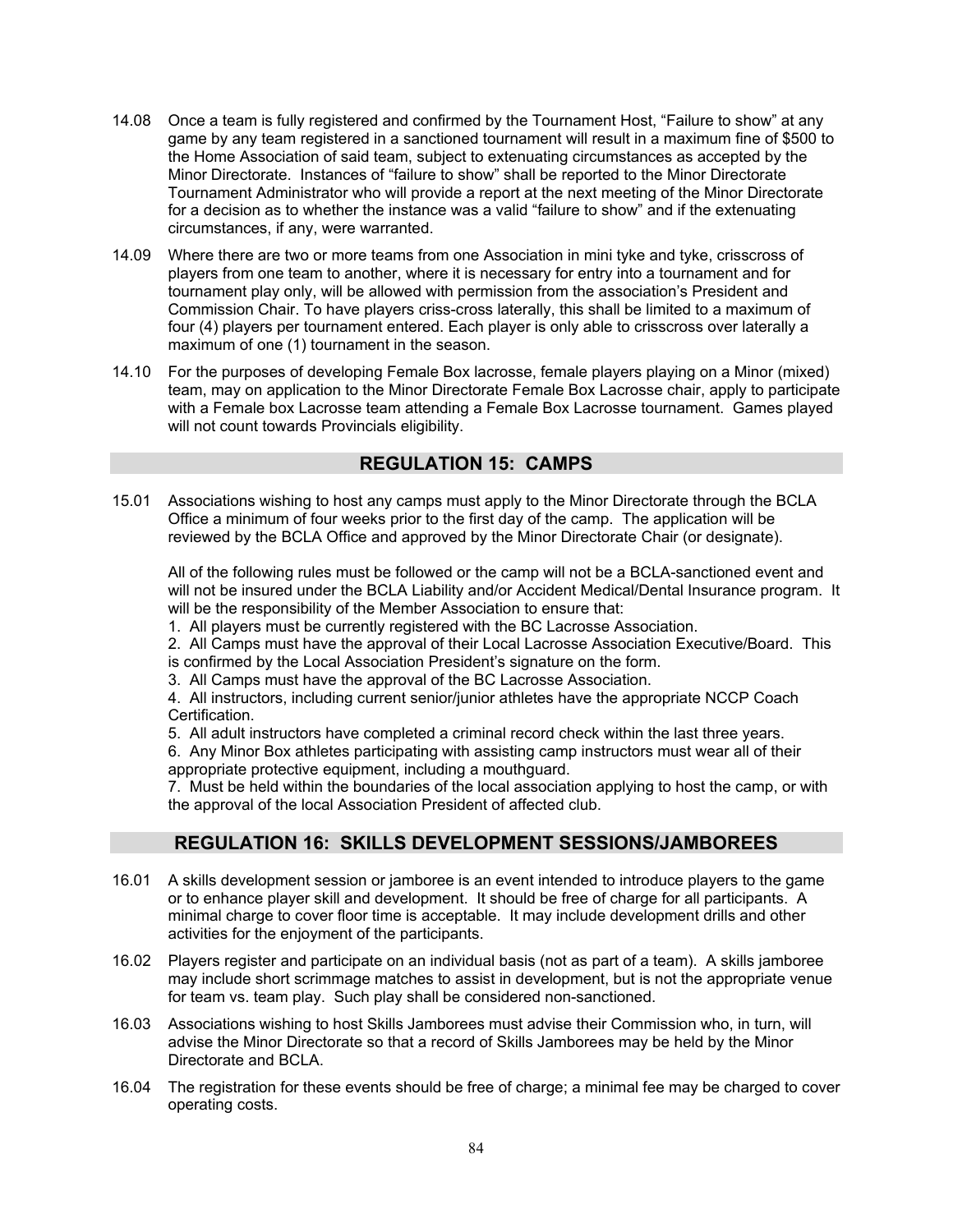- 16.05 Development sessions may be used to introduce new players to the sport and it is the Host Association's responsibility to ensure any new/non-BCLA registered players wear appropriate safety equipment, and that a parent/guardian has completed a registration form and liability waiver before the child can participate in the skills development session. Copies of these completed forms must be retained by the Home Association.
- 16.06 (a) All instructors, including current Senior/Junior athletes, have the appropriate NCCP Coach Certification.
	- (b) All adult instructors have completed a criminal record check as per the BCLA General Operating Policy.
	- (c) Any Minor Box athletes assisting camp instructors must wear all appropriate protective equipment, including a mouthguard.

# **REGULATION 17: COMMISSIONS**

- 17.01 The Minor Directorate shall establish Commissions to govern Minor Lacrosse league and playoff competition.
- 17.02 Commissions shall consist of a minimum of the following positions:
	- (a) Chair
	- (b) Vice Chair
	- (c) Secretary
	- (d) Treasurer
	- (e) Zone Director
	- (f) Female Box Co-ordinator

It is also recommended that the position entitled "Immediate Past Chair" be included as part of a Commission Executive.

- 17.03 A Commission Executive is responsible to provide an updated copy of their Commission Operating Policy on an annual basis to the Minor Directorate within 45 days of their AGM. This policy is to include Association boundaries so that a current record may be kept on record with the BCLA Office. When in dispute, in areas where there is a Commission, boundaries shall be voted on by an entire Commission at a Special Meeting called by the Commission Chair for resolution of said dispute. In areas without a Commission, the Minor Directorate would be called upon to resolve any dispute.
- 17.04 A Commission is responsible to process all release requests in a timely manner, at the discretion of the local Commission, following the rules laid out in Regulation 8.
- 17.05 Membership in a Commission is comprised of the Commission Executive, Commissioners and Associations that fall within the boundaries of the Commission.

# **REGULATION 18: SUSPENSIONS**

- 18.01 All suspensions are to be made by the Commissioner in charge of the league after a thorough investigation.
- 18.02 A Commissioner may not levy a suspension of more than five games to any one person per game. With the exception of Coaches/Bench personnel, the Commissioner may recommend further suspensions in writing to the governing Commission.

If a Coach /Bench personnel receives a five game suspension from a league Commissioner, the Commissioner may recommend in writing that a further suspension may be warranted by the BCLCG. The Commissioner may at any time ask the BCLCG to investigate the conduct or ethical behaviour of a coach or bench personnel without handing down any suspension. Results of these actions must be related in writing back to the Commissioner and the governing Commission.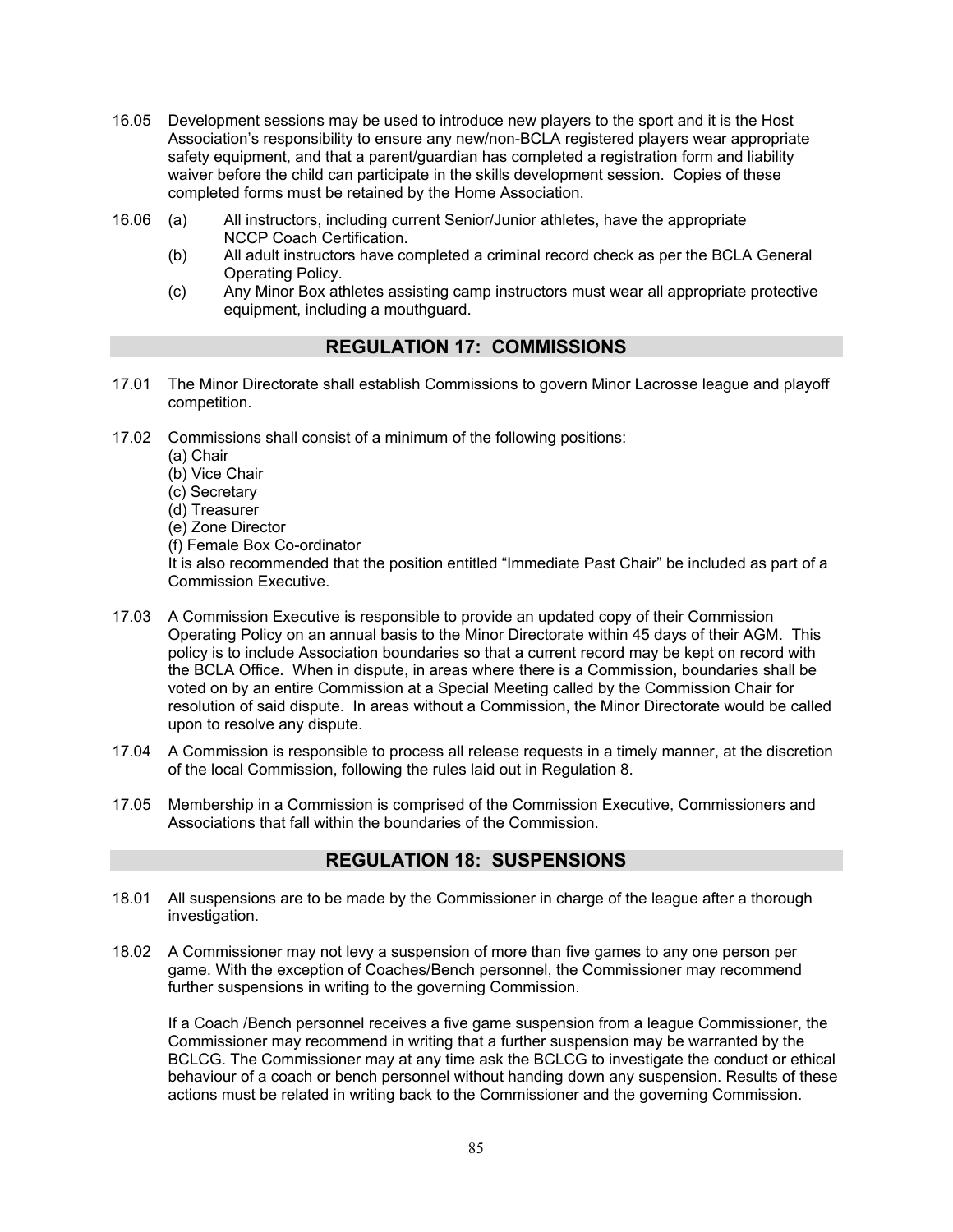- 18.03 (a) In the event a Commissioner asks for a levy of more than five games during regular season/league play or playoffs, there shall be a hearing within seven (7) days of the initial suspension, whereas at the conclusion of the player's or coach's/bench personnel's season, the hearing shall be held in a timely fashion but within forty-five (45) days of the initial suspension. With the exception of Coaches/ Bench Personnel, the hearing will be at the call of the Governing Commission Chairperson.
	- (b) A written report, including referee's report and the game sheet, will be provided to the Commission Chair by the Commissioner making the request.
	- (c) If a Coach/Bench staff is involved, a written report, including referee's reports and game sheet must be provided to the BCLCG Vice Chair – Minor Box by the Commission making the request. The Commissioner may be requested to attend the BCLCG Conduct Committee hearing.
	- (d) A member may receive an initial verbal notification of a fine, suspension or decision directly face to face, or by telephone/e-mail/text. This must be followed by a formal written notification presented or e-mailed within seventy-two (72) hours to the member after initial verbal notification.
- 18.04 The suspended person and/or parent/player advocate and individual's association President are to be notified in advance of any hearing, and may be present and be allowed to speak on the individual's behalf. At a provincial championship, the team head coach will be notified if the President is not present.
- 18.05 Anyone who strikes a referee or official in any manner will receive a Match Penalty and will be suspended immediately. All officials must report such attack on their persons in full detail immediately following the incident and must provide a written report to the Governing Commission for hearing and determination of action. If there is no Governing Commission in place, the hearing will be called by the Minor Directorate.

In the case where-by the infraction was carried out by a Coach /Bench Personnel the written reports will be forwarded to the BCLCG Chair for immediate action.

- 18.06 See General Operating Policy Regulation 11 for the jurisdiction of suspensions.
- 18.07 (a) A suspended player may only serve the suspension during games played by the team the player is officially registered with.
	- (b) A suspended coach may only serve the suspension during games played by the team the coach received the suspension for; however, a coach is suspended from all bench activities until such suspension is served.

# **REGULATION 19: FIGHTING**

- 19.01 Fighting is not allowed in Minor Box Lacrosse.
- 19.02 Fighting is currently addressed by the FIL Rule 78.1 as: The deliberate striking or attempting to strike an opponent, a non-playing member of the opponent's squad, a coach or anyone controlling the play of the game with the hand, cross, ball or otherwise by a player, substitute, a non-playing member of a squad, a coach or anyone officially connected with a team may be an expulsion foul.
- 19.03 A third player entering into an altercation will be automatically expelled from the game.
- 19.04 Any person leaving the bench when the benches have been frozen may be expelled from the game.
- 19.05 One punch thrown, whether it lands on the intended recipient or not, or anyone else, constitutes a fight.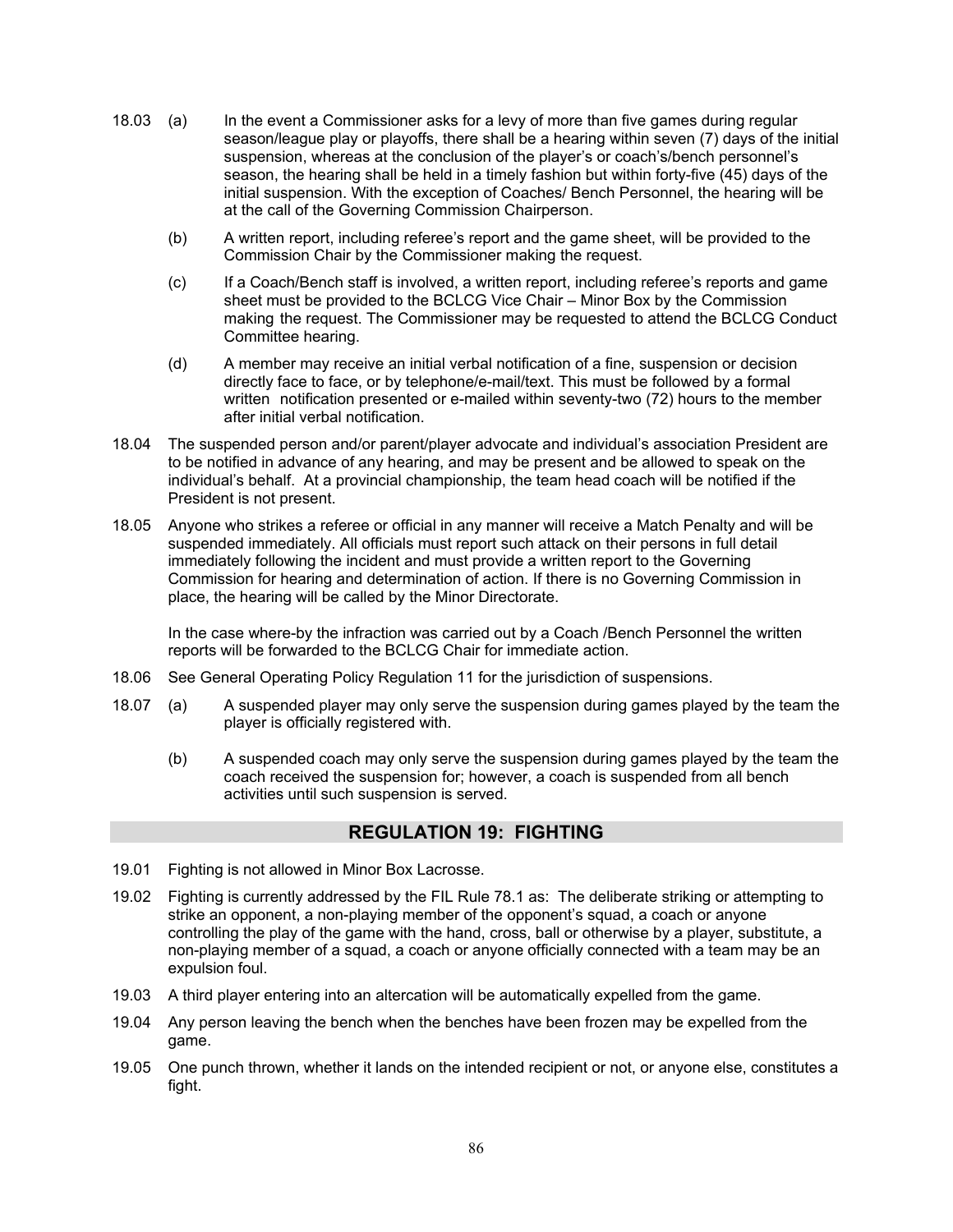#### 19.06 **Suspensions:**

1<sup>st</sup> Fight – Game Misconduct plus 2 Game Additional Suspension 2<sup>nd</sup> Fight – Game Misconduct plus 4 Game Additional Suspension 3<sup>rd</sup> Fight – Game Misconduct and Indefinite Suspension Pending a Hearing

#### **REGULATION 20: APPEALS**

- 20.01 Any suspension up to and including five games is not subject to appeal.
- 20.02 An appeal must be in writing to the Minor Directorate Chair.
- 20.03 In the event that the suspension is for a longer period than one year, the person suspended may re-appeal at twelve-month intervals, providing the preceding appeals were not successful.
- 20.04 Please refer to Appendix A: BCLA Appeals Process BCLA General Operating Policy.

# **REGULATION 21: PROTESTS**

- 21.01 An association may protest the outcome of any game on behalf of any one of the association's teams, except at Provincial Championships (see Regulation 12.14).
- 21.02 The protest must be in writing from the association president or designate and must be presented to the Commission Chair within two days of the game date being protested or the protest will not be valid. During playdowns, the protest must be presented within twenty-four (24) hours of the game.
- 21.03 The protest must be accompanied by payment in full, in the amount of one hundred dollars payable to the Commission. This will be returned if the protest is upheld.
- 21.04 The Commission will hold a hearing on the protest. The Hearing Committee shall consist of not less than three people selected by the Commission. The Hearing will be held within five (5) days of the protest being presented or during playdowns, before the next series is to start (whichever comes first).
- 21.05 The Hearing Committee will decide the outcome of the protest at the hearing and will declare either the protest is invalid or the protest is upheld; and if there is to be a rematch.
- 21.06 The decision of a Commission Hearing Committee may be appealed. Please refer to **Appendix A: BCLA Appeals Process– BCLA General Operating Policy.**

#### **REGULATION 22: CONDUCT**

#### 22.01 **GENERAL CONDUCT**

Coaches, assistants, managers, trainers and bench personnel should be registered with the team.

Every participant in lacrosse is responsible for proper observance of the BC Lacrosse Association Constitution and By-Laws, Operating Policy, Rules and Philosophy. BCLA members should place the betterment or welfare of lacrosse and their players above their personal, team and association interests.

It is the responsibility of BCLA members to promote and foster good conduct of all team personnel and supporters at all lacrosse functions and help ensure respect for all lacrosse officials participants and spectators .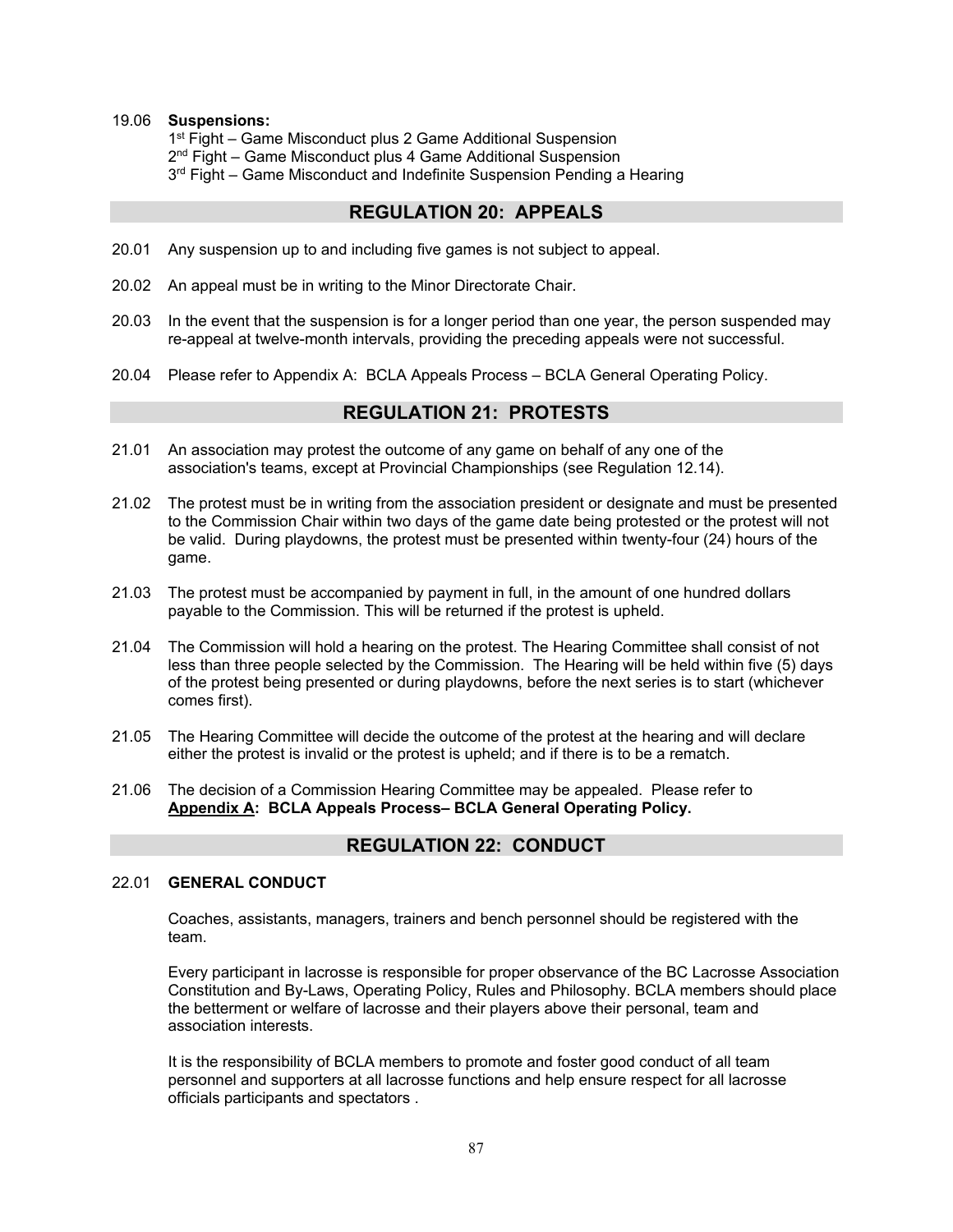Team and association personnel and supporters should refrain from approaching any official or member of the Minor Directorate at or immediately following a game with reference to situations within that game.

All members and supporters of all teams and associations, when in public and recognized as lacrosse members and supporters, must conduct themselves in such a manner as to always enhance the image of lacrosse.

Associations will be responsible for team personnel, association personnel and supporters (fans) who abuse (verbally or physically) any volunteers in any official capacity or spectator, and could be fined if found guilty after a thorough investigation has been carried out by the Minor Directorate.

#### 22.02 **ALCOHOL AND DRUGS**

- (1) No one involved in a lacrosse game or practice shall be under the influence of alcohol or drugs, nor shall alcohol be consumed before or during a game or practice.
- (2) Alcoholic beverages and drugs are prohibited at game or practice sites and dressing rooms.

**NOTE**: All participants (players, coaches, fans) should be aware of the BCLA Code of Conduct (REGULATION 1) and BCLA Doping Control Program (REGULATION 14) of the BCLA Operating Policy – General Section.

### 22.03 **PLAYER TAMPERING**

Player tampering shall be recognized when any coach, association or team official or supporter acts in a manner encouraging or enticing a player from another team to: hold out or delay registering; request a release or transfer; join another team, association, Commission. Players not under the direct jurisdiction of a team may not be contacted, influenced, practiced or played in exhibition, tournament, league or playoff games, without appropriate procedures being followed and approval granted.

Prior to talking to a player from another team, including in the same association, with respect to obtaining the player's services in playing up, permission and approval must be obtained from the player's association, coach, and parents, violation of any of the above may result in suspension of the coach of the offending team.

#### 22.04 **MAINTENANCE OF ORDER**

All persons, including those paying admission or receiving passes, who attend games under the jurisdiction of the BCLA, shall be deemed to have agreed that they were admitted on the condition that they abide by the rules and philosophy of the BCLA, even to the extent that they may be ordered removed from any or all playing sites (including areas reserved for spectators).

# **REGULATION 23: SUMMER GAMES**

- 23.01 It is the responsibility of the Executive of the BCLA to administer and arrange participation in the BC Summer Games.
- 23.02 The Minor Directorate will be responsible to ensure that the BC Summer Games rules are followed.
- 23.03 In accordance with the BC Summer Games procedures, the President of the BCLA, in consultation with the members of the Minor Directorate, shall name a Provincial Advisor. The President of the BCLA will advise the BC Summer Games office of the name of the Provincial Advisor. The Advisor will then become the liaison between the BCLA, Minor Directorate and BC Summer Games.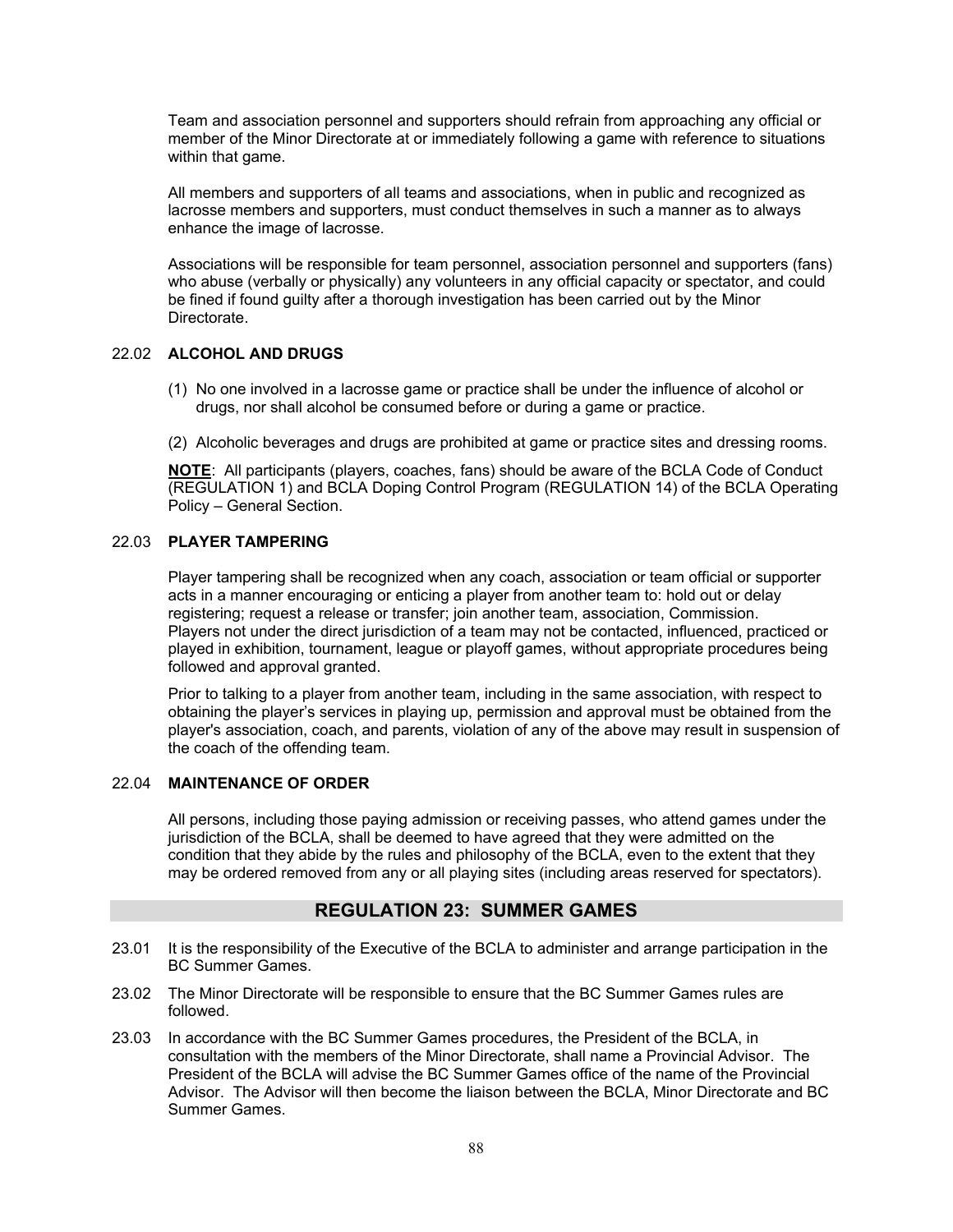- 23.04 The Chair of the BCLCG shall liaison directly with the Summer Games Provincial Advisor and ensure that all deadlines and requirements as they pertain to technical support outlined in Operating Policy Coaches (Regulation 10 - Summer Games) are carried out.
- 23.05 The Provincial Advisor will choose a Sport Chairperson from within the BCLA membership, and from within the host community, if possible.
- 23.06 (a) The Zone Director is to ensure that all Presidents within the applicable zone are made aware of the technical support program administered through the Regional Coaches, the BCLA Technical Director and the Team BC Committee.
	- (b) The Zone Director is to ensure that all players registered for the Summer Games are informed of where and when tryouts will take place. It is recommended that wherever possible, players have a minimum of seventy-two (72) hours advance notice. Preference is that a week or more notice be given.
	- (c) The Zone Directors are responsible to enter the final team roster and coaches per BC Summer Games policy into the BC Summer Games online registration database by the date determined by the Provincial Advisor each year of the Games.
	- (d) The Zone Directors are responsible to ensure that all monies to register teams with BC Summer Games and any Jersey fees are collected and into the BCLA office at least 7 days before the Summer Games registration deadline.
	- (e) The Provincial Advisor is responsible to ensure that all Officials (both referees and other official Representatives) are entered into the BC Summer Games Registration Database per the BC Summer Games deadlines.
	- (f) The Provincial Advisor is responsible to ensure that all Players, Coaches and Officials are registered with the BCLA in the current year of the games and have met any criteria of participation required by the BC Summer Games. This must be verified in the Online Database before the deadline date set by the BC Summer Games.

#### 23.07 **Overtime Rules**

- (a) During Round Robin play OT will be played to decide all games. Due to time constraints of the bus schedules the Provincial Advisor (or Sport Chair if PA is not on site) will determine how many periods can be played at the end of regulation time. Teams will rest 2 minutes, not change ends and play 10 minute periods , Sudden victory of running time until the time stop determined by the PA is reached or two OT period have been played. If still tied then the team that scores the first goal of the game will be declared the winner of the game.
- (b) At the end of Round Robin the standard tie breaker rule from Regulation 12 will be used if more than two teams are tied.
- (c) Overtime in medal games will follow the Provincial Championship Directive.
- 23.08 The Provincial Advisor and Sport Chairperson will follow the BC Summer Games timetable, decide the schedule, and handle all discipline. Discipline will be as per Minor Directorate Disciplinary Rules.
- 23.09 The Minor Directorate will be given a full report on the Games.
- 23.10 The Team BC Committee will oversee the technical requirements of participation by coaches officials and participants.